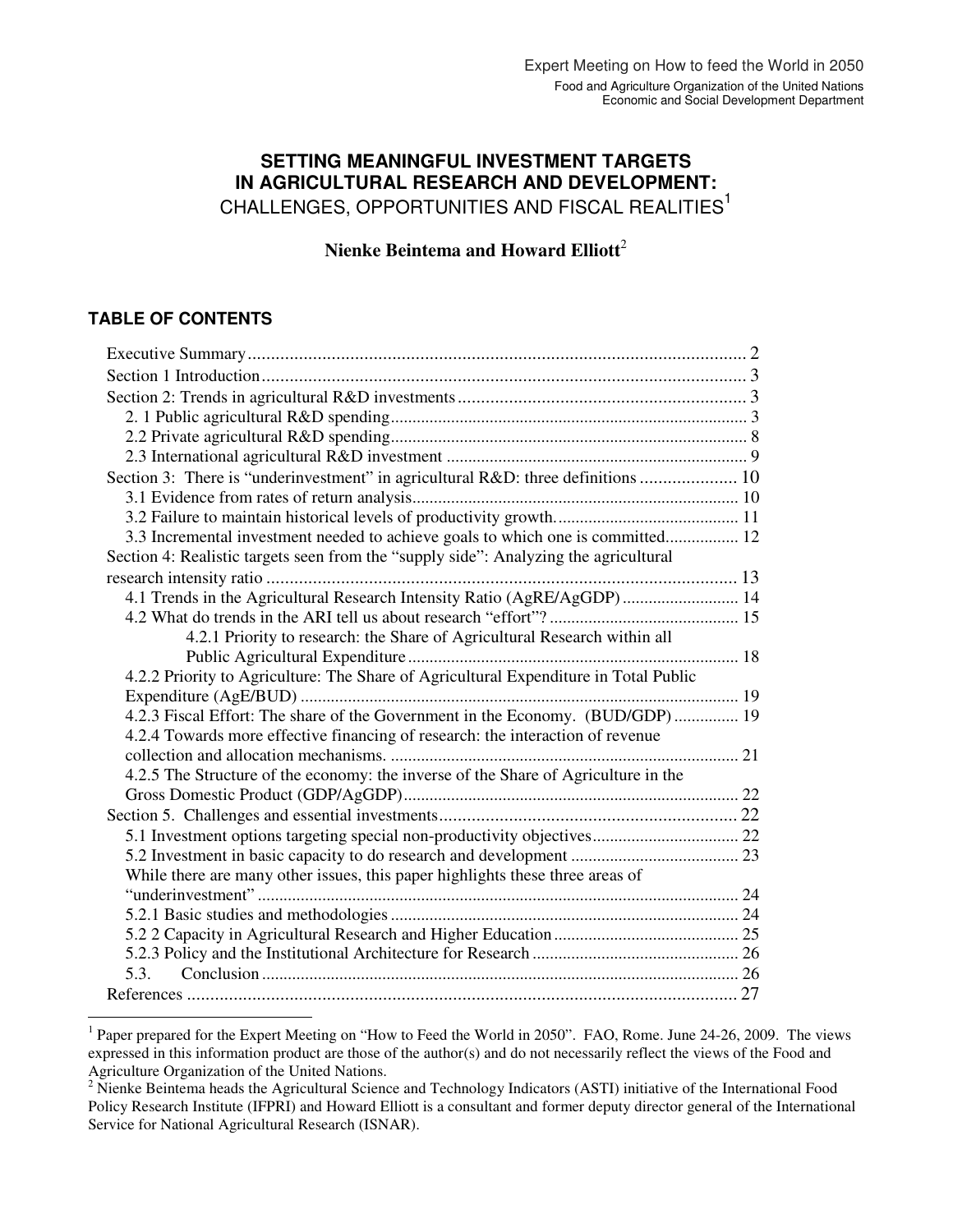## **EXECUTIVE SUMMARY**

- 1. The rate of growth in agricultural research and development (R&D) investment has been declining globally while a large number of developing countries have experienced negative growth rates over the past decade. Stagnating investment in sub-Saharan African agricultural research is particularly worrisome. General underinvestment is evidenced by: 1) the continuing high rates of return to research demonstrated in studies at the commodity level; and 2) by macroeconomic studies showing that the relevant Millennium Development Goals (MDGs) cannot be reached without a doubling or even tripling of research investment given estimated growth-poverty-reduction elasticities, Also of concern is new evidence that a change in the composition of research away from productivity-enhancement at the farm level is statistically related to a decline in the growth of agricultural productivity in advanced economies below historical levels. This trend may be considered another form of underinvestment that reduces potential spillovers in the future. Policy makers are reminded that growth in agricultural productivity provides the consumption, savings and taxes needed for development and attainment of social goals.
- 2. Capacity in agricultural research is increasingly concentrated in a few leading countries in each region. While efforts are underway to create new structures or mechanisms for collaboration across the global, regional and national levels, policy makers are reminded that no country is too poor or too small to support a national effort that is "sufficient" to gain from global knowledge. Various investment targets have been adopted over the years such as CAADP's "public expenditure on agriculture equal to 10 percent of the national budget. " Seen from the results side, investment should be sufficient to produce 6 percent growth in agricultural production (or to meet MDG1). Such targets do not provide guidance on the feasibility of the target and how fast one can build up the institutional and human capacity to achieve them.
- 3. One of the main indicators to compare relative R&D investment levels, is the ratio of agricultural research investment over agricultural output, the so-called "agricultural research intensity ratio (ARI)". An ARI of 1 percent has been seen by many as a target that low income agriculturally-based countries should strive for. However, the ARI by itself is influenced by several factors that need to be studied in depth at the country level. The ARI can be decomposed into an identity with four components: 1) priority to research within agricultural expenditure; 2) priority to agriculture in total public expenditure; 3) fiscal capacity measured as the ratio of public expenditure to gross domestic product (GDP) and 4) the (inverse of the) share of agriculture in the GDP. Analysis of each of these elements in a country's effort highlights the importance of strategy and priorities; the institutions and incentives; public sector finance and public expenditure management; and the role of global partners.
- 4. Emerging challenges, such as adaptation to climate change and increasing variability of weather, water scarcity, and increased price volatility in global markets will be faced by many countries that are least able to adapt to existing stresses. This lends increasing importance to developing the human and institutional capacity in agricultural research at the national level to interact with regional and global efforts underway. A systemic approach to planning will bring universities and research institutes closer together.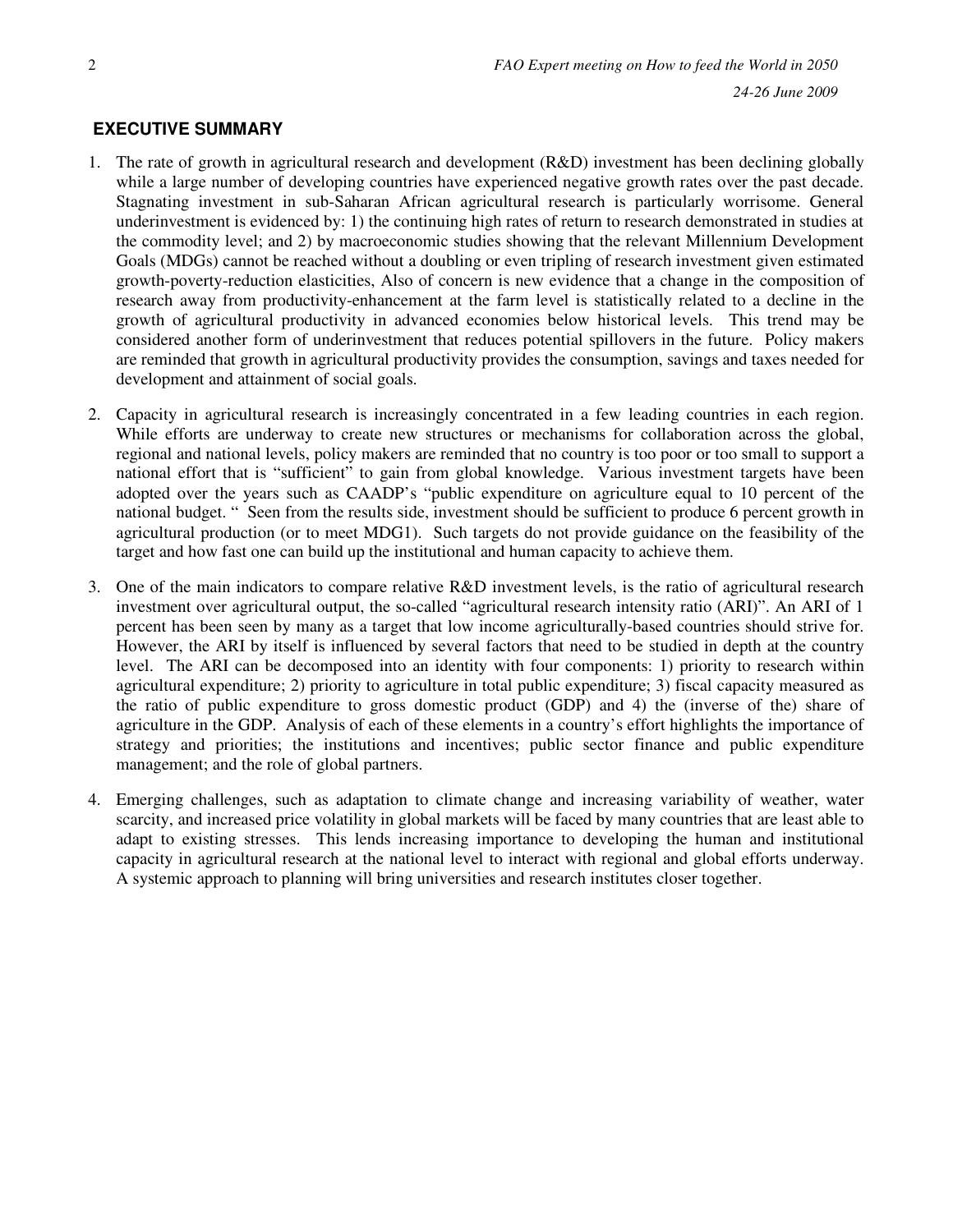# **SECTION 1 INTRODUCTION**

This paper is ultimately aimed at policymakers who ask "Is there enough investment in agricultural research and development (R&D)?" They are constantly being reminded by declarations made, commitments signed and targets held up that assert that they must do more or better. In order to provide some analytical structure and limits to the discussion, we look at "underinvestment" separately from the demand and the supply sides and then at the investments, policy actions and institutional arrangements that are needed to bring supply and demand into balance.

This paper has four sections in addition to this introduction. Section 2 sets the scene by providing historical trends in human and financial investments in agricultural research and development (R&D). Section 3 looks at "underinvestment" in three ways (two technical and one political). First, evidence of a continuing high rate of return relative to the social rate of discount is a formal definition of "underinvestment" since additional investment would add more to social gains than to social costs. Second, failure to maintain on-farm productivity growth at its historical trend and potential contribution is a sign of underinvestment. Finally, if there are large gaps between the resources required to attain political commitments, e.g. the Millennium Development Goals (MDGs) with respect to poverty and hunger; there is underinvestment with respect to political commitments. We do not say anything at this point about how fast the gaps must be eliminated if we want to avoid waste.

Turning to the "supply side" in Section 4, we pose the question whether a country's national effort is commensurate with its financial and human resource capacities to permit it to "do more" to deliver on commitments to investment targets set in various international fora. On the finance side, we go into several public finance issues on the taxation and expenditure sides (which are not independent of each other). We create an identity out of the agricultural research intensity ratio, analyze the four components that determine its value, and comment on what might be done to increase investment in R&D. On the human resource side, we identify gaps in both research and higher education that affect the ability of research institutions to ramp up their effort in response to emerging challenges. The financial resource needs cut across the global to local scales.

Section 5 deals with new challenges imply not just reinvestment in agricultural R&D but also necessary investment in other parts of the knowledge system for balanced growth. A demand for more highly trained researchers to deal with climate change, price volatility in global markets, or water scarcity is a demand on the university system to expand MSc and PhD training. The expanded cadre provides valuable research support to existing scientists while learning the advanced skills needed to become senior researchers.

New challenges bring with them new approaches, demands for new skills and new institutional arrangements for collaborative research. The time and process by which these new arrangements come about are necessary investments.

## **SECTION 2: TRENDS IN AGRICULTURAL R&D INVESTMENTS<sup>3</sup>**

### **2.1 Public agricultural R&D spending**

 $\overline{a}$ 

Global public agricultural R&D investment (including government, nonprofit, and higher education sectors) totaled \$23 billion in 2005 PPP dollars in 2000, the latest year for which comparable global data are available.<sup>4</sup>

 $3$  This section draws on Beintema and Stads (2006, 2008a+b), Stads and Beintema (2009), and underlying datasets of the Agricultural Science and Technology Indicators (ASTI) initiative (www.asti.cgiar).

 $4 \overline{F}$ inancial data in this paper are reported in real values using gross domestic product (GDP) deflators using the benchmark year 2005 and purchasing power parity (PPP) indexes taken from the World Bank (2008a). PPPs are synthetic exchange rates used to reflect the purchasing power of currencies, typically comparing prices among a broader range of goods and services than conventional exchange rates. These global trends differ from those reported in Pardey et al. (2006). These revisions were in response to World Bank adjustments to its comparative pricing of goods and services across countries (using PPP indexes), reclassification of non-OECD high-income countries, and new estimates for Latin America and a number of other countries (Beintema and Stads 2008a).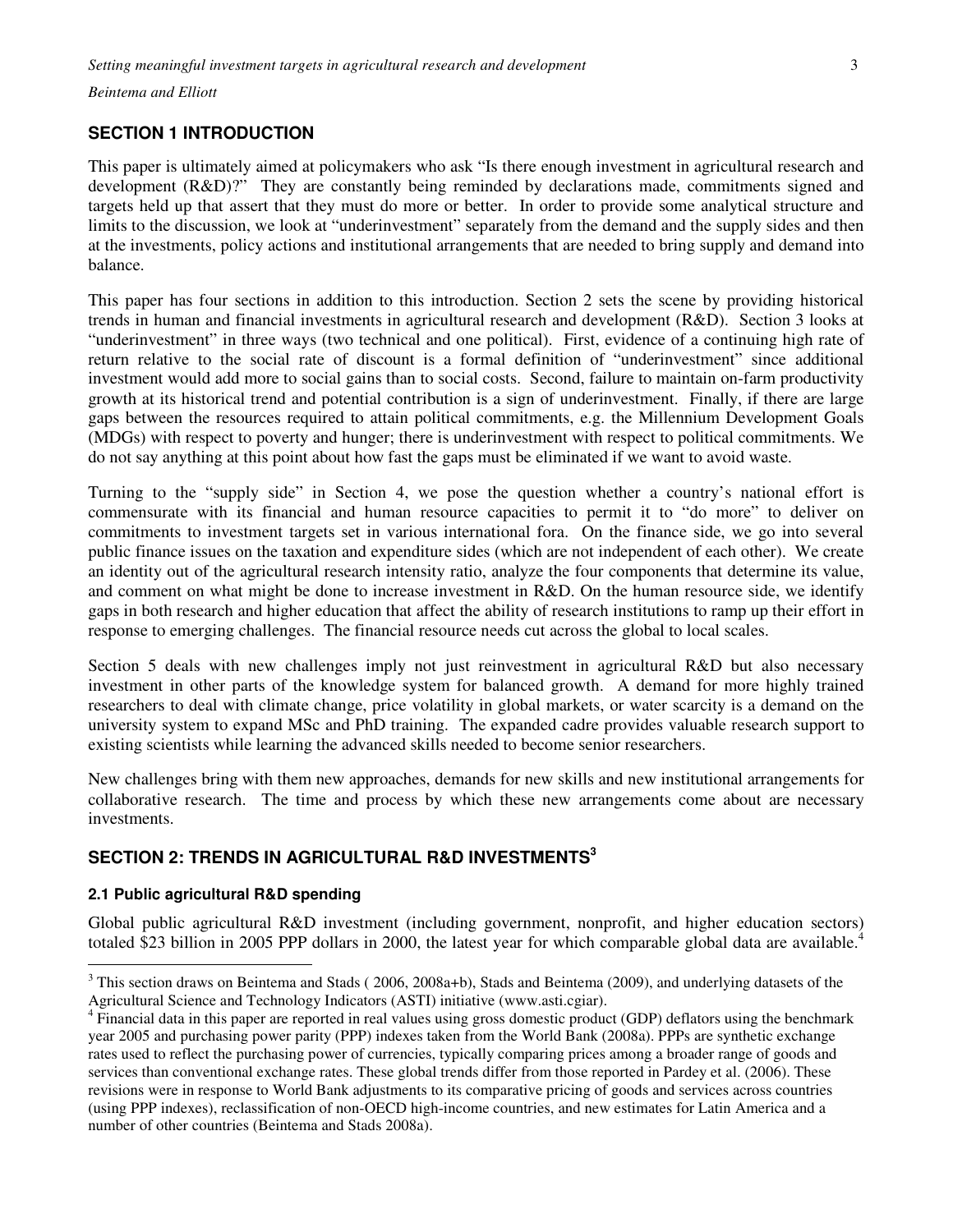$\overline{a}$ 

Total public investment increased considerably from the \$16 billion reported in 1981 (Table 1). But this increase did not take place equally across all regions in the world. Spending in the Asia-Pacific region more than doubled during the two-decade period or, measuring in growth rates, increased at 4.2 percent per year (Figure 1).<sup>5</sup> This was largely a result of high growth in agricultural R&D spending in the two largest countries, China and India (annually 4.4 percent and 5.8 percent, respectively). In contrast, spending in sub-Saharan Africa only grew, on average, by 0.6 percent per year during 1981-2000. More worrisome is that the spending for the region as a whole contracted slightly during the 1990s with more than half of the sub-Saharan African countries for which time series data were available spending less in 2000 than they did in 1991.

As a result of these different regional growth patterns, the distribution of agricultural R&D spending changed during the two decade period. Due to the high increase in total spending in the Asia-Pacific region, its share in the global total increased from 12 percent in 1981 to 20 percent in 2000. As a result the shares of sub-Saharan Africa and Latin America declined during the 20-year period to 5 percent and 12 percent of the total, respectively. Interestingly is that the total public agricultural R&D spending in sub-Saharan Africa as a whole was lower than total spending in Brazil, the largest public investor in Latin-America, and considerably lower than the spending levels in India and China. Although spending in high-income countries as a whole continued to grow in absolute terms, their share of total global spending declined from 62 percent to 57 percent. The share of spending by low and middle income countries increased from 9 percent to 11 percent and 29 percent to 32 percent, respectively.

| <b>Country category</b>                    | <b>Public agricultural R&amp;D spending</b> |        | Regional share of global total |      |           |      |  |
|--------------------------------------------|---------------------------------------------|--------|--------------------------------|------|-----------|------|--|
|                                            | 1981                                        | 1991   | 2000                           | 1981 | 1991      | 2000 |  |
|                                            | (million 2005 PPP dollars)                  |        |                                |      | (percent) |      |  |
| Country grouping by income class           |                                             |        |                                |      |           |      |  |
| Low income (46)                            | 1,410                                       | 2,009  | 2,564                          | 9    | 10        | 11   |  |
| Middle income (62)                         | 4,639                                       | 6,301  | 7,555                          | 29   | 30        | 32   |  |
| High income (32)                           | 9,774                                       | 12,577 | 13,313                         | 62   | 60        | 57   |  |
| <b>Total (140)</b>                         | 15,823                                      | 20,887 | 23,432                         | 100  | 100       | 100  |  |
| Low- and middle-income countries by region |                                             |        |                                |      |           |      |  |
| Sub-Saharan Africa (45)                    | 1,084                                       | 1,253  | 1,239                          | 7    | 6         | 5    |  |
| China                                      | 713                                         | 1,178  | 1,891                          | 5    | 6         | 8    |  |
| India                                      | 400                                         | 748    | 1,301                          | 3    | 4         | 6    |  |
| Asia-Pacific (26)                          | 1,971                                       | 3,287  | 4,758                          | 12   | 16        | 20   |  |
| <b>Brazil</b>                              | 1,005                                       | 1,433  | 1,209                          | 6    | 7         | 5    |  |
| Latin America and the<br>Caribbean (25)    | 2,274                                       | 2,697  | 2,710                          | 14   | 13        | 12   |  |
| West Asia and North<br>Africa (12)         | 720                                         | 1,074  | 1,412                          | 5    | 5         | 6    |  |
| Subtotal (108)                             | 6.049                                       | 8,310  | 10,119                         | 38   | 40        | 43   |  |

#### **Table 1: Total public agricultural R&D expenditures by income class and region, 1981, 1991, and 2000**

Sources: Beintema and Stads (2008a) based on ASTI datasets (www.asti.cgiar.org) and other secondary sources.

Notes: The number of countries included in the regional totals is shown in parentheses. These estimates exclude Eastern Europe and former Soviet Union countries. Estimation procedures and methodology are described in Pardey et al. (2006) and various ASTI regional reports available at www.asti.cgiar.org.

 $<sup>5</sup>$  The regional totals refer to developing countries (defined as low and middle income countries) only and exclude high</sup> income countries such as South Korea in the Asia-Pacific region and Israel and Kuwait in the Middle East and North Africa region.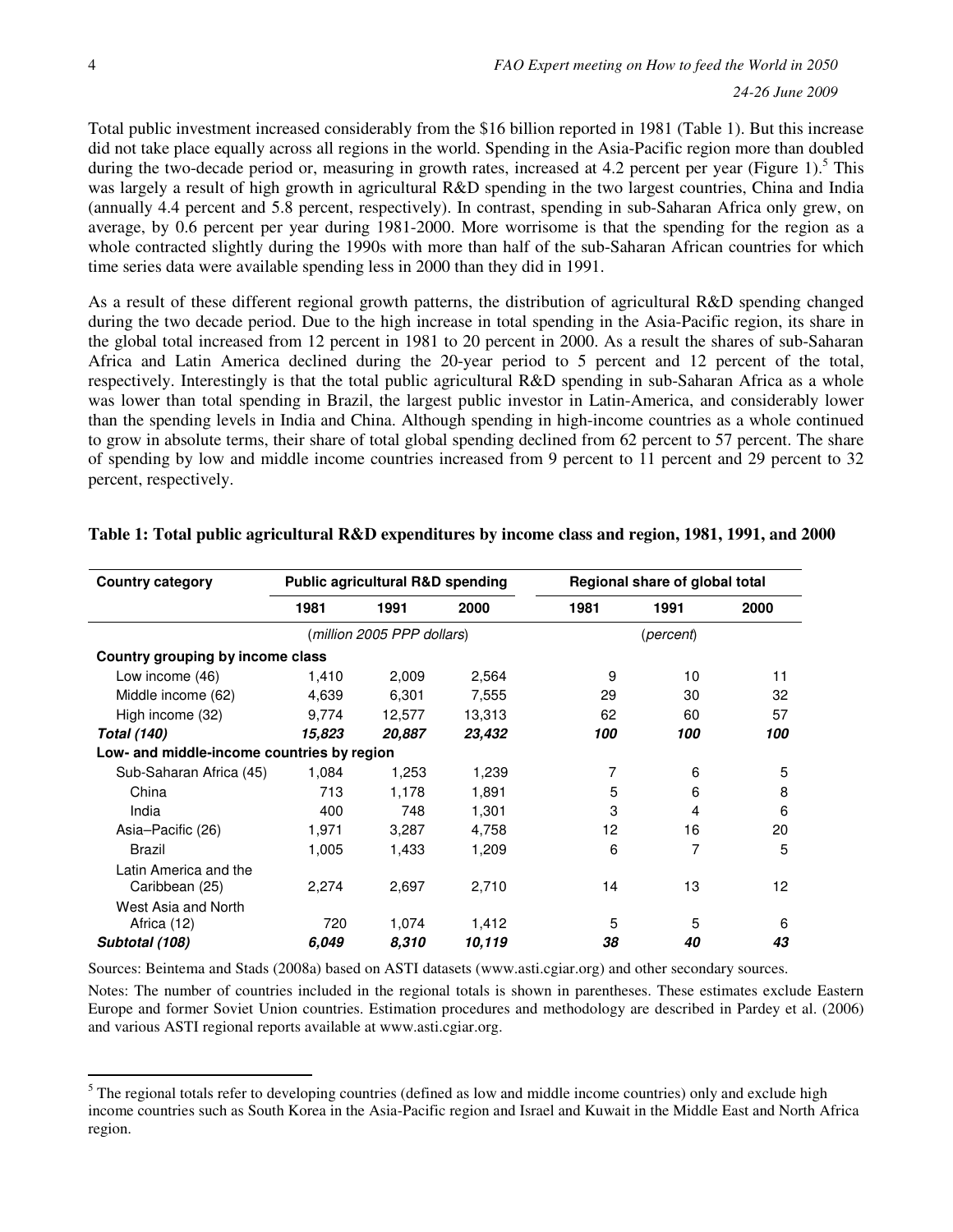

**Figure 1: Annual growth rates in agricultural R&D spending, 1976-2000** 

Sources and Notes: See Table 1.

 $\overline{a}$ 

Although data on global public agricultural R&D investments patters since 2000 are still unavailable, <sup>6</sup> more recent data collected by the Agricultural Science and Technology Indicators (ASTI) initiative show that investments continued to grow in China and India (Figure 2). Agricultural R&D expenditures in Latin America and the Caribbean rebounded in recent years following a period of contraction during the late-1990s, which was mostly due to financial crisis in a number of Southern Cone countries. No recent investment data are yet available for sub-Saharan Africa, but new information collected by the ASTI initiative in 14 countries indicate that the overall research capacity, in terms of the number of full-time equivalent (FTE) researchers has increased for many countries since 2000 (Beintema and Di Marcantonio 2009). Although this is useful information, it cannot be used as proxy for the direction of investment trends within the region.



**Figure 2—Public agricultural R&D investment trends in developing countries, 1981-2006** 

Sources: ASTI datasets and secondary sources underlying Beintema and Stads (2008a+b) and Stads and Beintema (2009).

<sup>&</sup>lt;sup>6</sup> Data collection efforts by the ASTI initiative are underway in sub-Saharan Africa and will be expanded to a number of other low- and middle-income countries to ensure a new global update for the year 2009.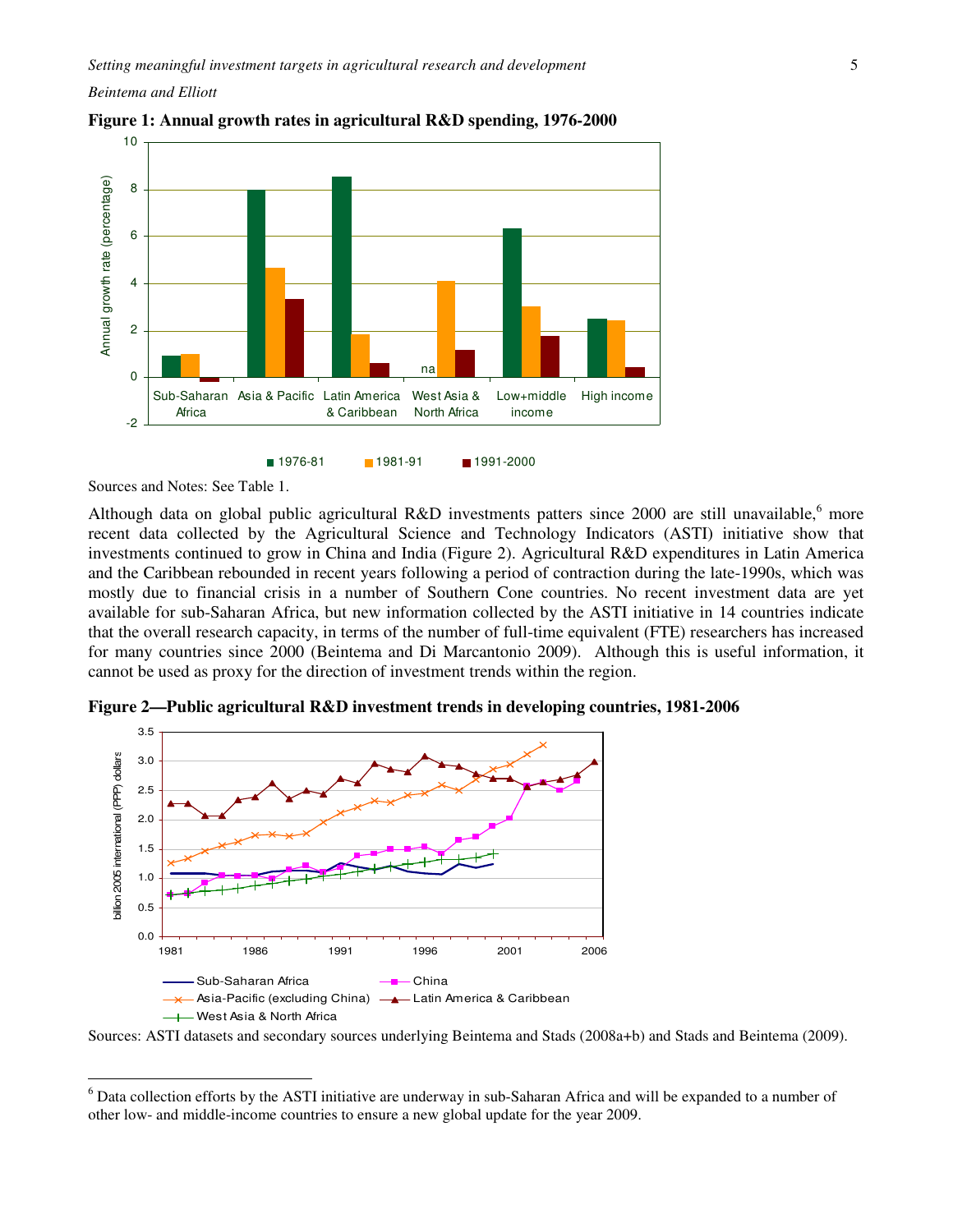Public agricultural R&D, however, has become increasingly concentrated in just a handful of countries (Pardey et al. 2006). The top five countries in terms of agricultural R&D spending, the United States, Japan, China, India, and Brazil, spent 48 percent of total global public agricultural R&D; from 41 percent in 1991. Meanwhile, only 6 percent of the agricultural R&D investments worldwide were conducted in 80 (mostly low-income) countries that combined had a total of more than 600 million people and accounted for 14 percent of the world's agricultural land area. In Latin America about three-quarters of the total public investments in agricultural R&D were spent by only three countries, Brazil, Mexico, and Argentina. Since the mid-1990s the investment gap has widened between the region's low and middle income countries, which in part was the result of sharp cuts in research expenditures in some of the poorer, more agriculture-dependent countries such as Guatemala and El Salvador. Similarly in Asia, although less pronounced, a knowledge divide between the region's rich and poor countries and the scientific "haves" and "have-nots" is becoming more and more visible. During the period 1981–2002, especially in the latter decade of the period, both China and India intensified their agricultural research spending while other smaller countries, such as Malaysia and Vietnam, also realized impressive agricultural R&D spending growth. But other countries such as Pakistan, Indonesia, and Laos, proved sluggish and at times negative, largely due to the Asian financial crisis, the completion of large donor-financed projects, or high rates of inflation. In Africa agricultural research has been historically better funded in some countries such as Kenya and South Africa compared to a large number of the very poorest countries in the region, specifically in Western Africa. But there is no evidence that this divide has increased over the past few decades; this in part because of the donor dependency of many countries as well as the erratic nature of government and donor support to agricultural research over the years.

The government sector is still the main player in public agricultural R&D, in terms of execution as well as funding. The government sector accounted for 60 percent and 77 percent of total FTE staff in Latin America (data for the year 2006) and Sub-Saharan Africa (data for the year 2000/1), respectively (Figure 3). Despite this leading role of the government sector, the higher-education sector has gained prominence and quite a number of countries. It accounted for 36 percent of total public agricultural R&D in Latin America compared to 29 percent in 1981. The higher-education shares in sub-Saharan Africa increased from 11 percent in 1981 to 19 percent in 2000. In absolute terms, the total number of FTE researchers employed in the higher education sector almost doubled in Latin America and tripled in Sub-Saharan Africa. In a number of countries (e.g., Argentina and Mexico), the research capacity in higher education approaches that found in the government sector. In India the higher education sector has surpasses the government sector in terms of FTE agricultural research staff. The latter is the result of the integration of research, extension, and education in the India system. Despite the increasing share of the higher-education sector as a whole, the individual capacity of each faculty/school remains often very small and the agricultural higher-education system fragmented (e.g., Sudan, Philippines, and Nigeria).





Source: ASTI datasets underlying Beintema and Stads (2004) and Stads and Beintema (2009).

Note: Shares are measured in terms of full-time equivalent (FTE) researchers. The number of countries is indicated in parenthesis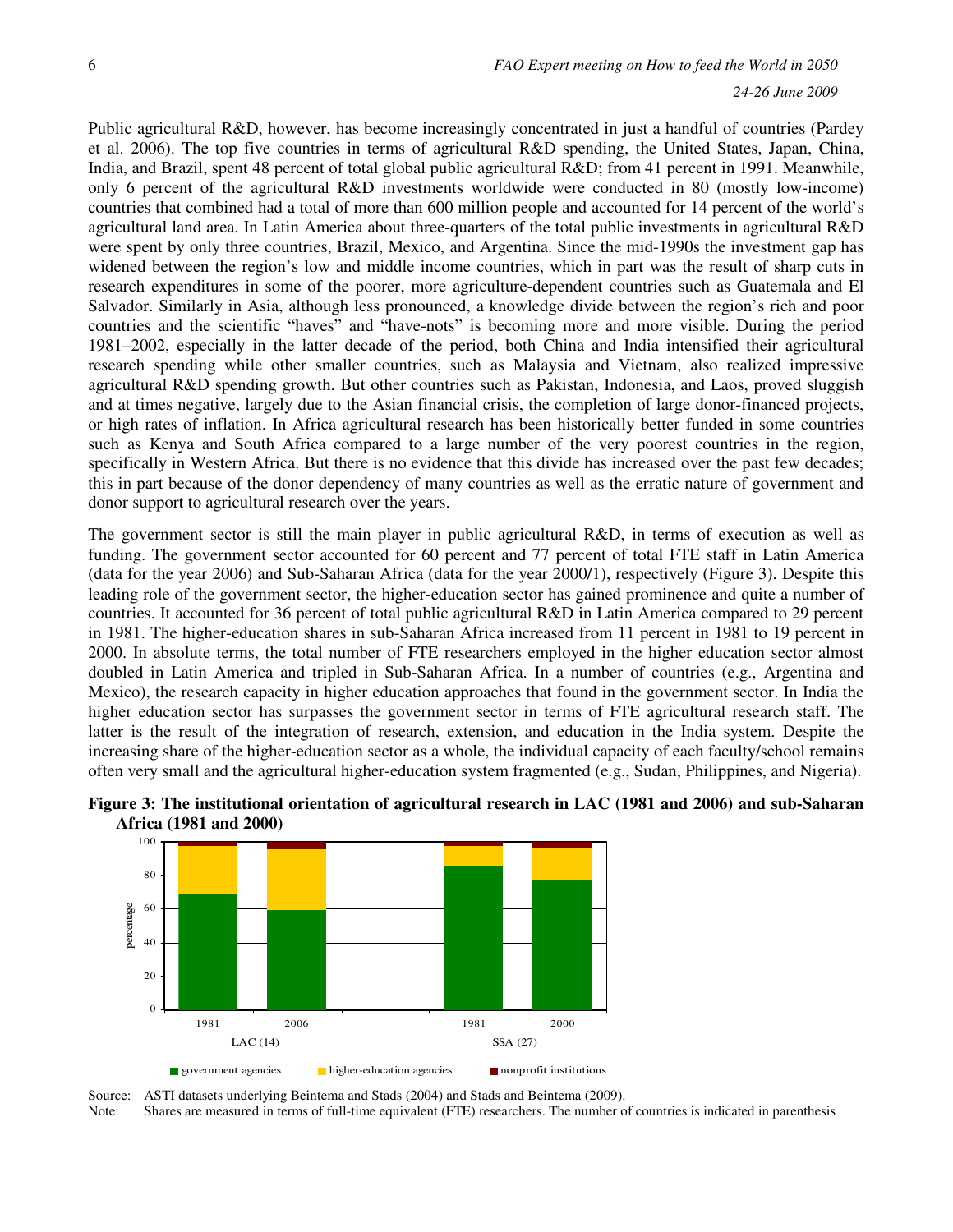The government sector is also still the largest contributor to public agricultural research (Figure 4). Government allocations accounted for an average of 81 percent of total funding received by a sample of more than 400 government agencies and nonprofit institutions in 53 developing countries. Only 7 percent of total funding was received from donor contributions, in the form of loans or grants. This share was mostly driven by the high donor dependency of government agencies in sub-Saharan Africa. For the main government agencies in 23 countries for which data were available, 35 percent of their funding came from donor loans and grants in 2000/1. Funding generated through internally generated funds, including contractual arrangements with private and public enterprises, accounted for an average of 7 percent of total funding. The 36 nonprofit organizations in the sample received close to two-thirds of their funding contributions from producer organizations and marketing boards. These contributions were mostly collected through taxes raised on export or production of commercial crops. The nonprofit organizations were also more active than the government agencies to raise income from internally generated resources, which included contract with private and public enterprises (26 percent).



#### **Figure 4—Composition of funding sources for various years since 2000**

Source: ASTI datasets underlying Echeverria and Beintema (2009).

Note: Own income includes contracts with private and public enterprises. Data is for 53 developing countries but exclude China, Nigeria, and South Africa; large countries in terms of agricultural R&D investments.

Although government allocations still present the main source of funding, there are again considerable differences across countries. A number of developing countries depend on non-governmental sources of funding. In Africa this is the result of high donor dependency. A number of countries in Africa and other regions, however, have increased the diversity of their funding sources and include considerable income from sale of products or services, contractual arrangements with public and private enterprises, or contributions from producer organizations through taxation of exports or production.

More than one half of the total FTE researchers in agricultural R&D in a sample of 58 developing countries were involved in crops research while 16 percent focused on livestock research (Figure 5). The remaining one third of the researchers focused on forestry (6 percent), fisheries (5 percent), natural resources (9 percent), postharvest (4 percent) and other agricultural disciplines. Researchers in sub-Saharan Africa and Latin America and the Caribbean spent relatively more time on livestock research compared to the overall research staff in Asia-Pacific and Middle East and North Africa regions.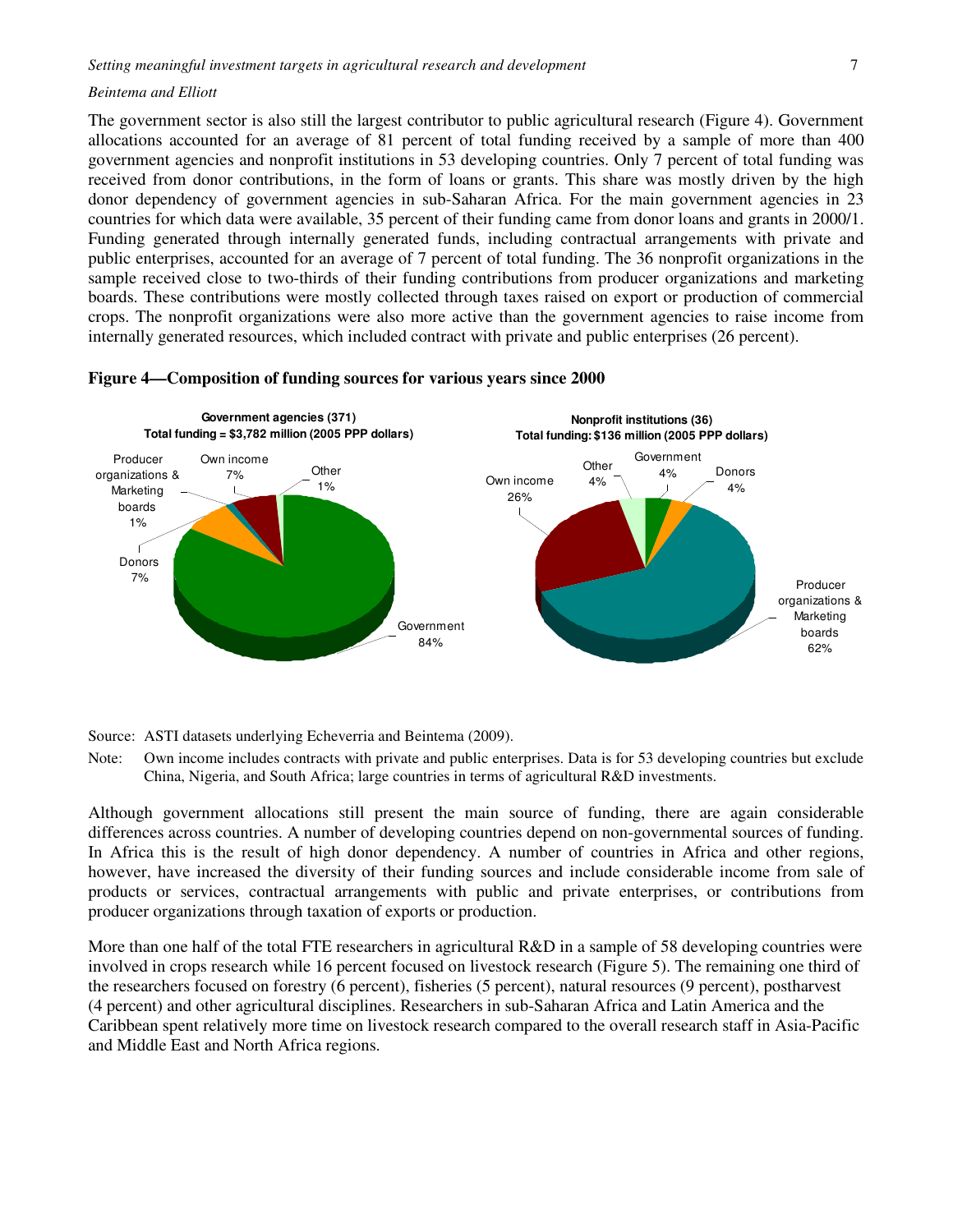



Source: Authors calculations based on ASTI datasets (www.asti.cgiar.org).

Note: The number of countries included in the regional totals is shown in parentheses. SSA stands for sub-Saharan Africa, APC for Asia-Pacific Countries (and excludes here China), LAC for Latin America and the Caribbean, and MENA for Middle East and North Africa. SSA data is for 2000/01, APC for 2002, LAC for 2006, and MENA for 2002/3.

## **2.2 Private agricultural R&D spending**

Data on private sector investments in agricultural R&D remain very limited. In 2000, the only year for which global estimates are available, the private sector spent an estimated \$16 billion 2005 PPP dollars (Figure 6); 41 percent of global total (public and private). Almost all of these private sector investments were made by private companies performing agricultural R&D in high income countries. Investments by the private sector in the developing world accounted for only 2 percent of the total public and private agricultural R&D investments in 2000; of which most was done by Asian private companies (Beintema and Stads 2008a). The private sector plays a stronger role in terms of funding agricultural research given that many private companies contract research out to government and higher education agencies. But the role of the private sector in most developing countries is and will remain small given the limited funding opportunities and incentives for private research. Furthermore, most private sector research in developing countries focuses on the provision of input technologies or technical services for agricultural production. Most of these technologies are, however produced in the high income countries (Pardey et al 2006).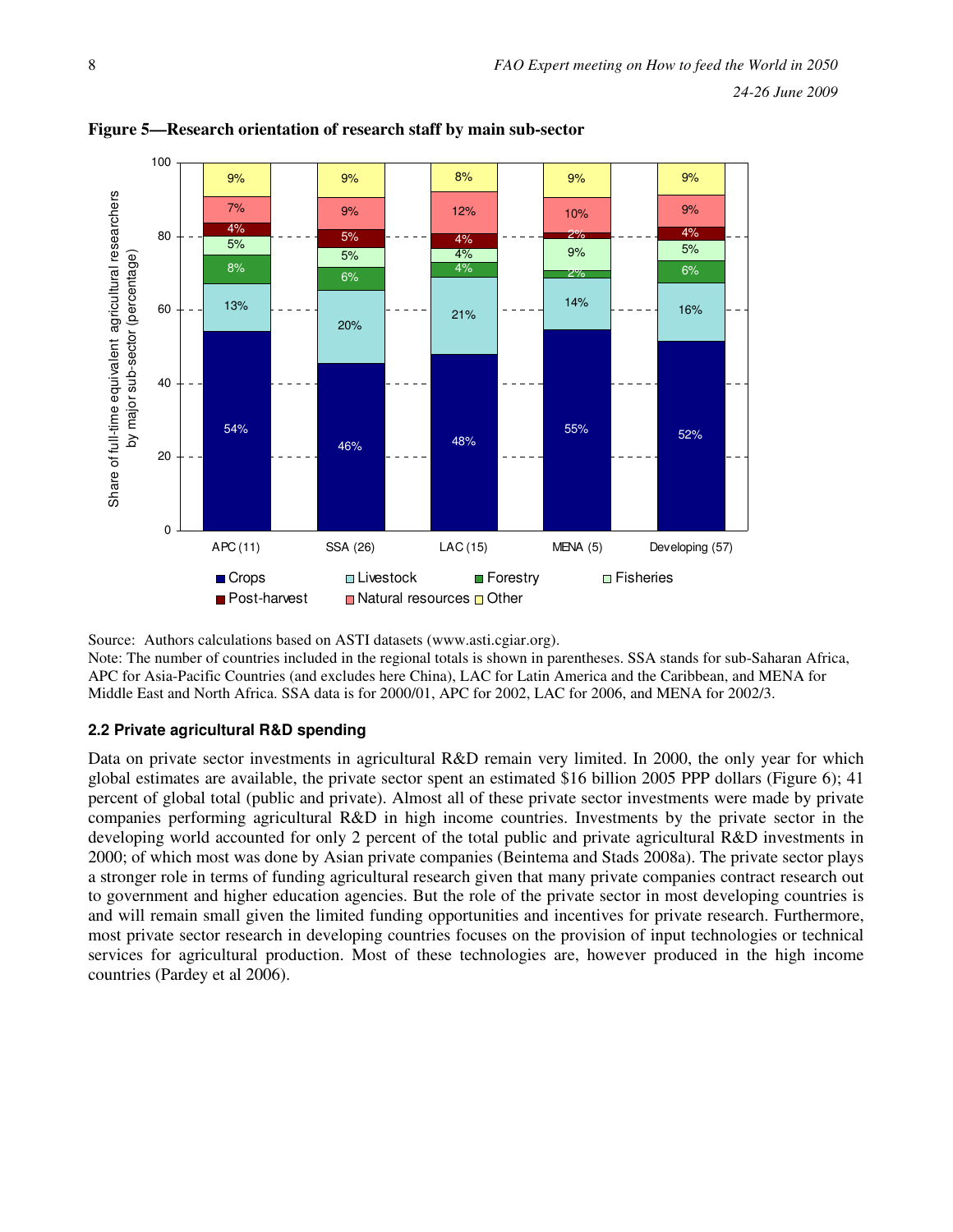



Source: ASTI datasets and secondary sources underlying Beintema and Stads (2008).

There is only limited information on the level of private sector involvement over time or on the type of research private companies are conducting. Alston et al (1999) found that only 12 percent of private research in Australia, the Netherlands, New Zealand, United Kingdom, and United States were focused on farm-oriented technologies in 1992; the corresponding share in the public sector was 80 percent for these countries. Food and other postharvest accounted for 30-90 percent in Australia, the Netherlands, and New Zealand, chemical research between 40-50 percent in the United Kingdom and United States. Pray and Fuglie (2001) found that share of private sector investments in the total agricultural R&D investments had grown during mid-1980s to mid-1990s in China, India, and Indonesia (in a sample of seven Asian countries) and was higher than the growth in public sector investments. But the growth in private sector investments was uneven across subsectors. Investments in the agricultural chemical sector and, in lesser extent, the livestock sector increased substantially while growth was slower in other subsectors such as plantation crops and machinery.

#### **2.3 International agricultural R&D investment**

The majority of international agricultural R&D is carried out by the 15 research centers of the Consultative Group on International Agricultural Research (CGIAR). The first four centers were established during the late 1950s and the 1960s, with considerable financial support from the Rockefeller and Ford Foundations. During the 1970s, the number of centers increased to 12 and the funding received per center increased over the decade. This led to a tenfold increase (in nominal terms) in the total CGIAR investments. Total funding continued to increase during the 1980s, but at a lower pace. During the 1990s, however, total funding grew less than the increase in the number of centers and spending levels per center could not be maintained. Since 2000, overall funding to the CGIAR has increased, but a larger proportion of this funding is support for specific project and programs of research involving different centers and non-CGIAR research organizations (Beintema et al. 2008; Pardey et al. 2006).

There a number of other international research providers, mostly with a regional or sub-regional focus. For example, the two largest non-CGIAR agencies conducting research in Africa are the French-headquartered International Cooperation and Agricultural Research for Development (CIRAD) and the Institute for Research and Development (IRD). In the Asia region, the Australian Centre for International Agricultural Research (ACIAR) does not conduct research in the region's developing countries itself but develops international agricultural research partnerships. The Japanese International Research Center for Agricultural Sciences (JIRCAS) mandate covers all developing countries; most of its agricultural research is done in Asia. Two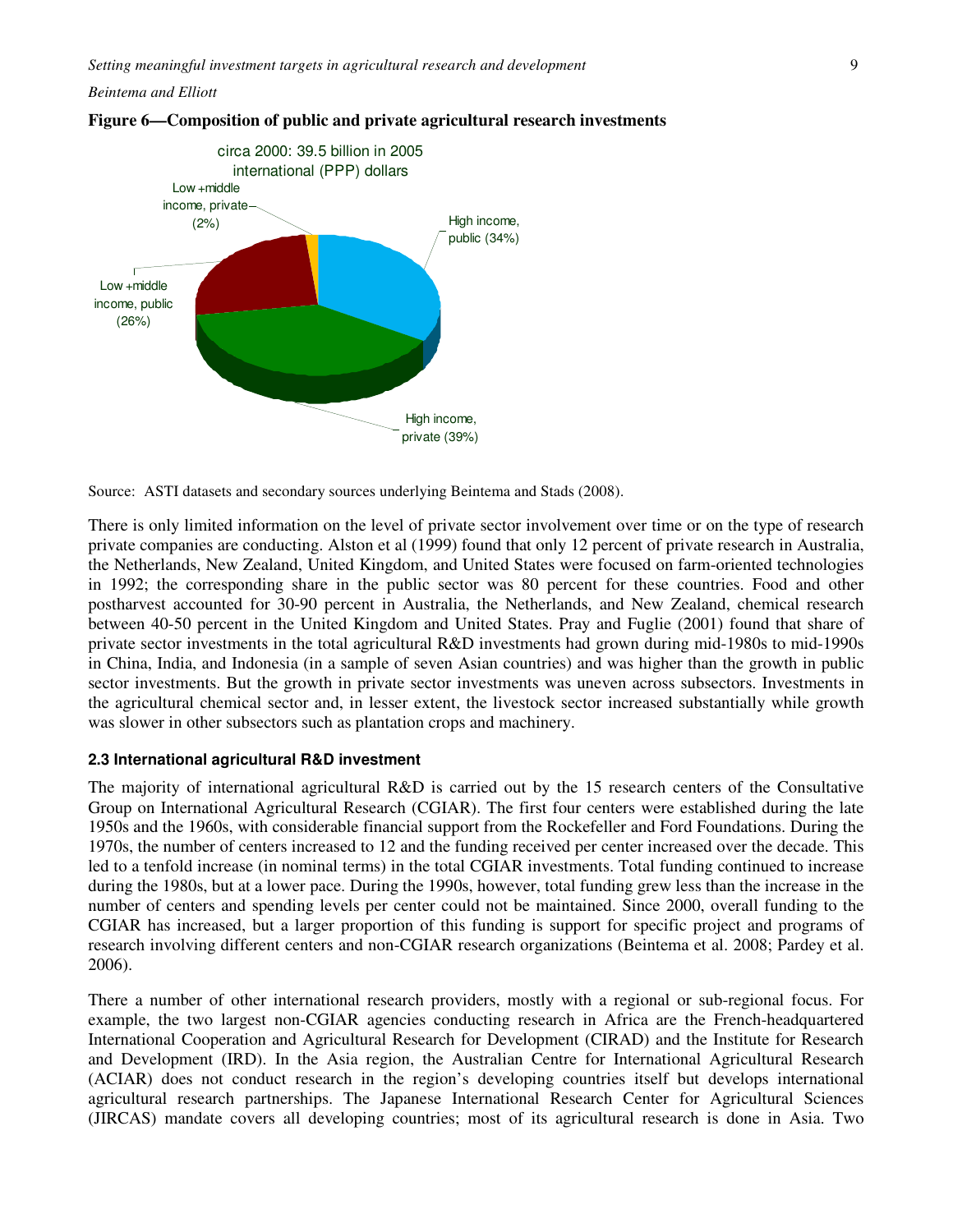important regional agencies that conduct agricultural research in Latin America and the Caribbean are the Agronomic Center for Research and Education (CATIE) and the Caribbean Agricultural Research and Development Institute (CARDI). A number of other international agencies are also active in agricultural R&D in these three regions (Beintema and Stads, 2006, 2008; Stads and Beintema 2009).

# **SECTION 3: THERE IS "UNDERINVESTMENT" IN AGRICULTURAL R&D: THREE DEFINITIONS**

We argued in the introduction that "underinvestment" in research could be asserted where 1) the rate of return on research was consistently higher than the social rate of return on alternative investments; 2) where the nature of investment had changed so that the country was failing to maintain historical growth in on-farm productivity, and 3) gaps between current investments and the resources really needed to attain pre-set goals.

## **3.1 Evidence from rates of return analysis**

The "underinvestment hypothesis" is a straightforward application of marginalist economic theory: if by policy decision or a budget constraint the social value of the last unit of product consumed (or input employed) is greater than the social cost, then there is underconsumption or underuse of the factor because it would pay to borrow until the social gain and social cost are equal. If projects are ranked in descending order by their expected rates of return (call it the marginal efficiency of investment) and the return of the last project undertaken is higher than the social (opportunity cost of capital), this is prima facie evidence of underinvestment.

Hundreds of individual studies of the social rate of return to research consistently show that the rate of return to public investment in agricultural research (40-50 percent) is higher than either the social rate of return on capital or other opportunities for public investment. In general the return to public investment is higher than the private rate of return even after allowing for the marginal excess tax burden of the tax collection system and the returns accrued to farmers. This because it is impossible to appropriate many of the benefits associated to the research done by private firms (Widmer et al 1988; Evenson and Westphal 1995). There is no tendency for the rate of return to decline over time. Furthermore, it appeared that the rates of return may be higher when the research is conducted in more-developed countries (Alston et al 2000).

Roseboom (2002) defines the "underinvestment gap" as the difference between the economic rate of return of the marginal R&D project and the social rate of return. Based on the distribution of projects studied, he concluded that:

"Under the assumption of full information and rationality, developed countries could have invested about 40 percent more in public agricultural R&D and developing countries about 137 percent more. In terms of agricultural R&D intensity, (i.e. expenditures as a percentage of agricultural GDP developed countries could have invested 2.8 rather than 2.0 percent and developing countries 1.0 percent rather than 0.4 percent in the period 1980-85."

Fuglie and Heisey (2007) analyzed the economic returns of public agricultural R&D in the Unites States and summarized their findings as follows:

- "There appear to be significant social returns to private agricultural research. The private sector is able to capture only a share of the productivity benefits from its technology.
- Agricultural research generates long-term benefits. Public research undertaken today will begin to noticeably influence agricultural research productivity in as little as 2 years and that its impact could be felt for as long as 30 years.
- Agricultural knowledge or research "spillovers" across state and national boundaries are significant."

It is important to note that the rate of return concept measures economic benefits of agricultural investments, but do not measure non-economic impacts such as environmental, social, health, and cultural benefits and costs. These are also important when investment decisions are made, but are not included as they are different to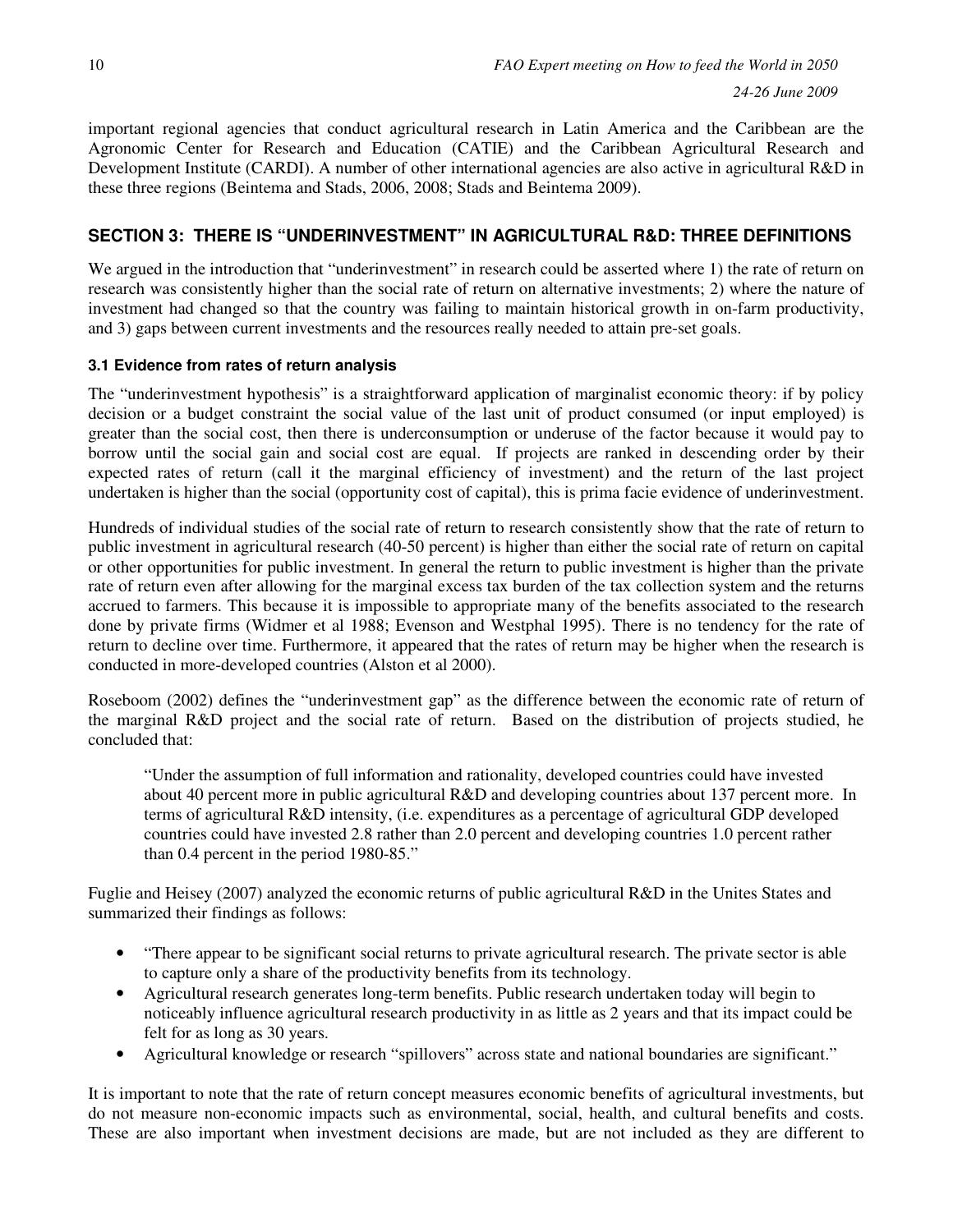quantify and validate (Beintema et al. 2008). Furthermore, spillovers of agricultural technologies among countries and regions account for a large share of the total social benefits of public agricultural research. When spill-ins occur, rate of returns studies will overestimate the total benefits of the research investment. Similarly, rate of return studies will underestimate the benefits when if spillovers from one country to the other are important (Alston 2002; Beintema et al. 2008). Pardey at al (2006) states that the supply and demand for spillover technologies are changing. Agricultural research in high income countries is increasingly focusing on areas away from the types of technologies that are relevant for the agricultural sector in developing countries (especially the poorest ones). Furthermore, technologies have become less mobile because of stricter intellectual property rights and other regulatory policies.

#### **3.2 Failure to maintain historical levels of productivity growth.**

It is sometimes necessary to reiterate the importance of productivity. Nobel Prize winner, Sir W. Arthur Lewis (1966) stated unequivocally that "an increase in agricultural productivity is fundamental to the solution of the problem of distribution since it makes possible simultaneous increases in mass consumption, saving and taxation." While agricultural research has proven itself good at increasing on-farm productivity (along with providing spillovers to other social goals); it is a blunt instrument for addressing those other goals directly. Other authors have underlined the importance of productivity growth. Cereal output in developing countries has grown 2.8 percent annually for three decades and yields, not area, were responsible for growth. Total factor productivity has grown along with yields. (Pingali 2009). Today's investment drives tomorrow's growth of productivity (Fuglie and Heisey 2007). Recent studies point out that historical underinvestment in research that is productivity-enhancing at the farm level explains a significant decline in the rate of agricultural productivity growth in developed countries. The greater share of agricultural innovations can be traced to organized, scientific and industrial R&D efforts funded by government and the private sector but this investment has not only slowed down but it has changed it is focused.

Pardey (2009) notes slower productivity growth in the United States in the period 1990-2005 versus growth 1961-89, and suggests several possible causes: bad weather, changing regulatory environment, degradation of natural resource base, slower growth of investment, changing composition of "agricultural research", changing private sector roles and reduced spillovers from other countries and the CGIAR. He argues that this decrease in productivity growth is partly the results of the slowdown in spending and the redirection of agricultural R&D away from maintaining or enhancing productivity.

Alston, Pardey and James (2009) point out that public investments in California agriculture have shown benefitcost ratios of 10-to-1 indicating substantial underinvestment in agricultural research according to our first definition. In addition to a slowing and increased variability of funding, they add that recent trends indicate that the extent of underinvestment in productivity-enhancing agricultural science may be worsening:

"Public-sector research has drifted away from on-farm productivity enhancements toward investments emphasizing food safety and quality, human health and nutrition, and natural resources and the environment. Much of this research could have social payoffs comparable to those from farmproductivity enhancing research; but a slower rate of growth in total spending and the drift of research emphasis will result in slower rates of farm productivity growth and a decline in global competitiveness."

For the developing countries, the decline in productivity-enhancing research in developed countries means that the spillover benefits to them will be reduced, just as climate change and economic conditions become worse. Alston et al note that the situation will be even worse for developing countries given a long lag structure before spillover benefits will occur.

We identify a "productivity growth failure" which is the difference between the historical rate of growth of onfarm productivity (approximately 2 percent) and the current rate of approximately 1 percent. We characterize this situation as "underinvestment" as long as the level and composition of investment keeps on-farm productivity growth below its historical trend and presumed potential.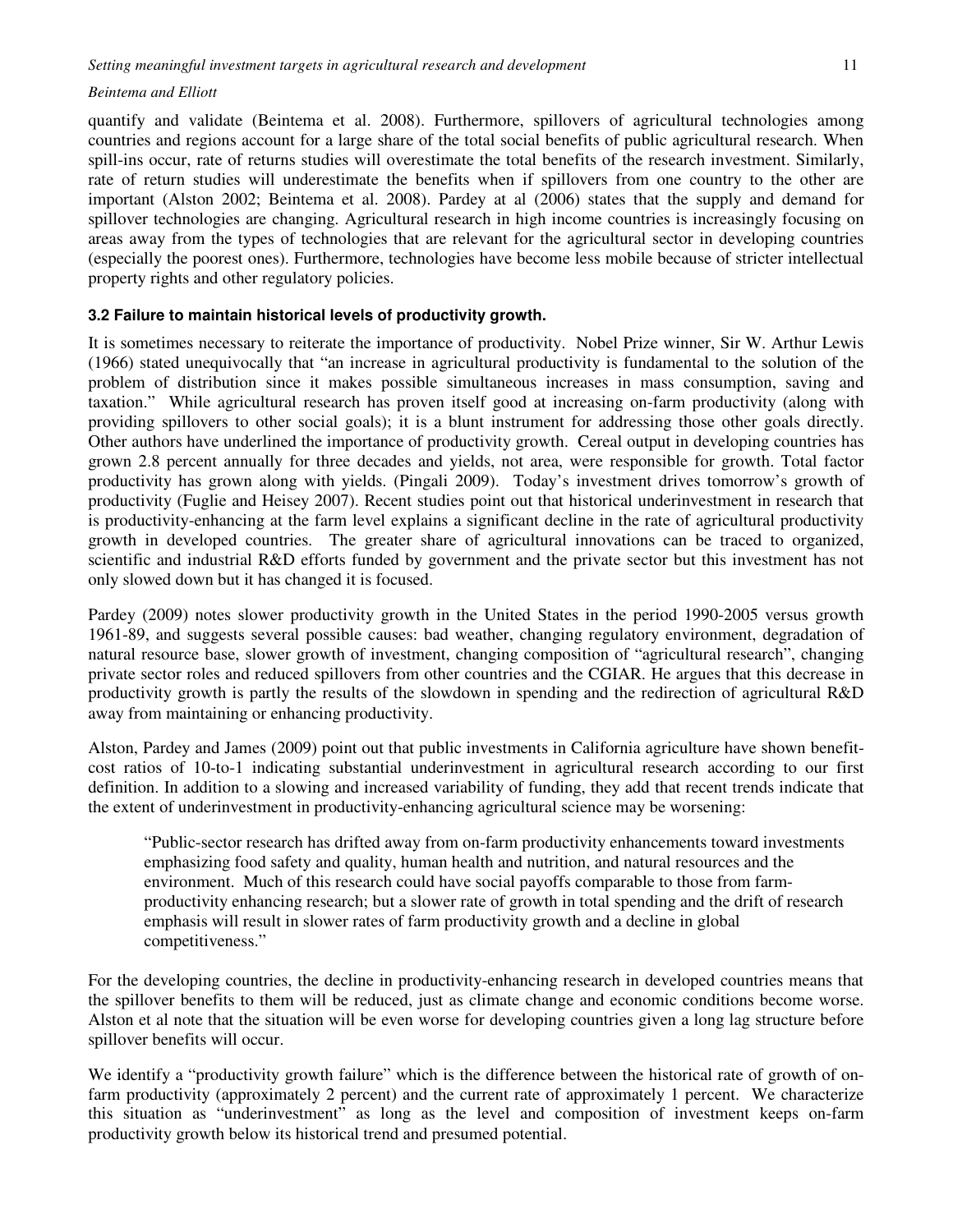## **3.3 Incremental investment needed to achieve goals to which one is committed.**

There are many prescriptive targets for investment in agricultural R&D. While they all perform a useful function in saying that "we can or we should do more" the way they came to be so popular and what they mean is often forgotten. Table 3 summarizes some of the most common "targets" and the investment needs to achieve them.

For countries with adequate policies and institutions, what additional aid does it cost to reduce income poverty to the desired level? What does this imply in terms of research and other support to the agricultural sector? For countries without adequate policies, what studies and activities are needed to improve policies and institutions? If the focus is uniquely on MDG1, one would have to estimate the additional costs of attaining the health, education and environmental goals that do not come as spillovers from meeting MDG 1.

| <b>Target</b>                                               | <b>Argues</b>                                                                                                        | Qualifications                                                                                                                                  | Formulation-                                                                                  |
|-------------------------------------------------------------|----------------------------------------------------------------------------------------------------------------------|-------------------------------------------------------------------------------------------------------------------------------------------------|-----------------------------------------------------------------------------------------------|
| Agricultural<br>Research Intensity<br>Ratio                 | There is some "norm" for<br>reinvestment in the agricultural<br>sector related to size of the<br>agricultural sector | Its components are more instructive<br>than its level; There are different<br>"norms" for different classes of country                          | AgRE/AgGDP<br>Target ranges from 0.2<br>to $2.5$                                              |
| Maputo<br>Declaration:<br>Commitment to<br>Agriculture      | Public Expenditure in<br>Agriculture needs to double to<br>achieve MDG 1.                                            | Determinants of investment needs and<br>growth possibilities are country specific                                                               | $AE/BUD = 10\%$                                                                               |
| Fiscal "Effort"                                             | Even low income country can<br>raise government share in<br>economy to 20%                                           | Fiscal "will" or Fiscal "drag" is country<br>specific                                                                                           | BUD/GDP $\approx 20\%$                                                                        |
| Growth Rates to<br>Achieve MDG 1                            | Overall growth must be<br>accelerated to achieve reduction<br>in poverty and hunger                                  | Need to identify and prioritize sectors<br>that can produce this growth or<br>economy                                                           | $\triangle$ GDP/GDP = 6%                                                                      |
| e.g. ASARECA<br>(Omamo et al.                               | GDP growth of 6% produces 3%<br>GDP per capita growth (except                                                        | Implies threefold increase in<br>agricultural sectoral and sub-sectoral                                                                         | $\triangle$ AgGDP/AgGDP $\approx$                                                             |
| 2006)                                                       | DRC starting from negative<br>growth)                                                                                | growth rates. Differential growth may<br>lead to concentration geographically                                                                   | Ranges from 4.3% to<br>6.6%                                                                   |
| Climate Change<br>Adaptation<br>(e.g. Oxfam,<br>World Bank) | <b>Urgent Adaptation and</b><br>Mitigation; Net addition to<br>current aid                                           | "Research" includes more robust<br>estimates of economics of adaptation,<br>study of best practices, and an intensive<br>action learning phase. | $US$10-40 billion (WB)$<br>US\$50 billion (Oxfam<br>International 2007)<br>Annual Requirement |

### **Table 3: Common prescriptive targets**

Note: Where AgRE = Agricultural Research Expenditure; AgGDP= Agricultural Gross Domestic Product; BUD = Government Budget (Public Expenditure); and AE = Public Expenditure on Agriculture. ∆= is the change in the variable since the last period.

\* The formulations will be discussed in the next section.

Another example is the Comprehensive Africa Agriculture Development Programme (CAADP) of the New Economic Partnership of Agricultural Development (NEPAD). CAADP's strategy reinstates MDG1 to reduce poverty and hunger by one half by 2015 and postulates that it would require the economy to grow at 6 percent per annum. As one of the largest sectors, agriculture must strive for a growth rate approaching this level (with possibilities of growth widely different regionally and by commodity sub-sector). As a level of commitment by policy makers, the Maputo Declaration called upon governments to raise their expenditures on agriculture to 10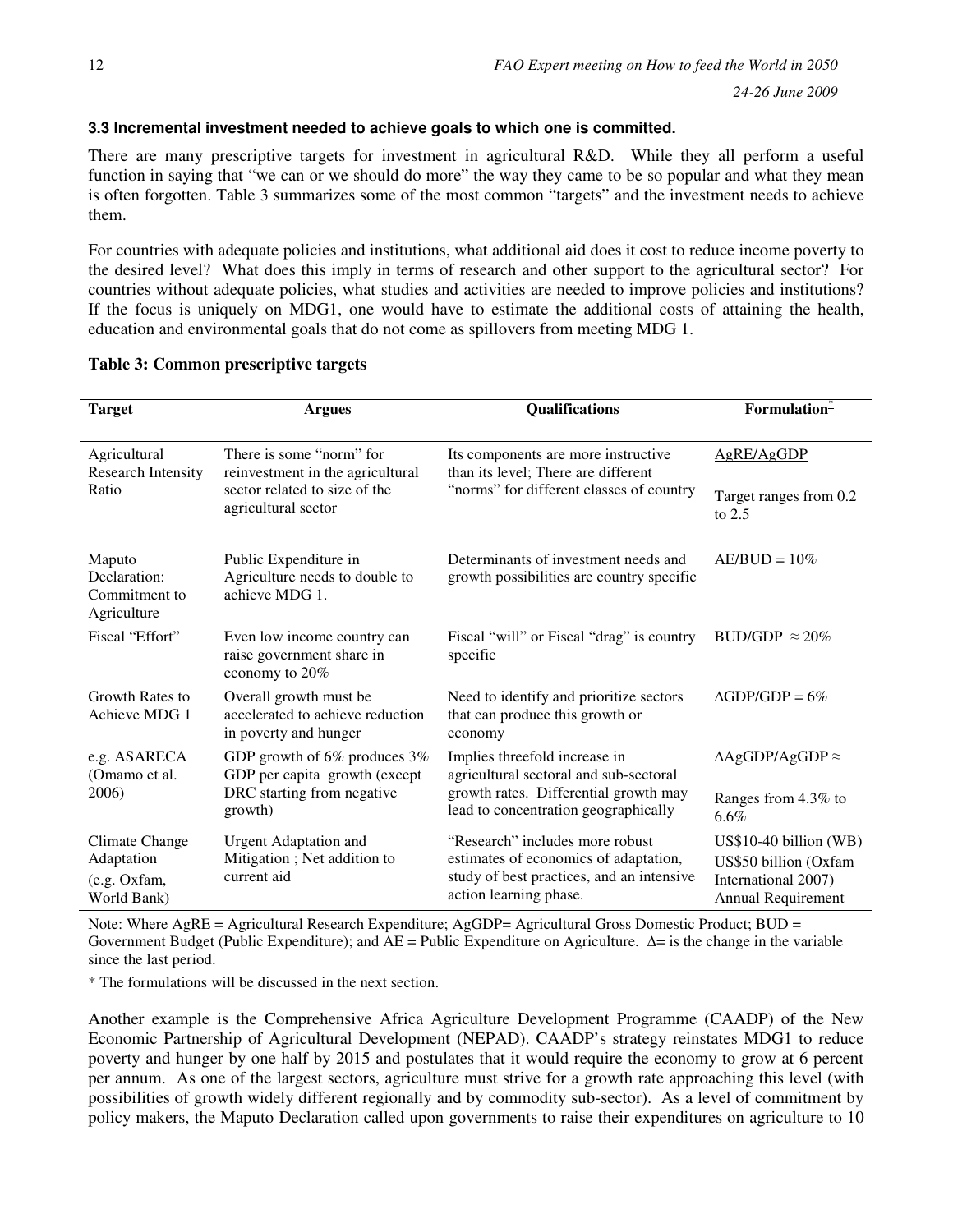percent of GDP. The simplicity of the target "raise the rate of growth of GDP to 6 percent" belies the complexity of the task of getting there and raising expenditure on agriculture to 10 percent of national budgets may be necessary but is not sufficient. The critical question is: if the necessary changes in policies and institutions are forthcoming, how much additional financial resources will be needed to achieve the 2015 goals.

CAADP calls for increasing investment in four identified pillars as follows:

- 1. Extend area under sustainable land management and reliable water control (US\$37 billion)
- 2. Rural infrastructure and trade-related capacity for market access (US\$37 billion)
- 3. Increase food supply through a) policy, technology and farm services (US\$7.5 billion), and b) disaster and emergency relief and safety nets (US\$42 billion)
- 4. Agricultural Research, Technology Dissemination and Adoption (US\$4.6 billion).

Africa would commit itself to:

 $\overline{a}$ 

- Progressively increase its domestic contribution from 35 percent to 55 percent by 2015
- Increase the private sector contribution
- Double the current annual spending on agricultural research within 10 years. (Beintema and Stads (2006) calculated that this means an increase by an average of 10 percent per year; substantially higher than the average annual growth rate of 1 percent that occurred during the 1990s.)
- Invest 10 percent of government budgets in agriculture.

A third example is the strategic priorities study done by the Association for Strengthening Agriculture in Eastern and Central Africa (ASARECA); a sub-regional organization regrouping 10 countries of the region. It carried out an analysis of the possibility of creating a regional strategy for the ten member countries that would meet the MDG with respect to hunger (Omamo et al. 2006).<sup>7</sup>

The study concluded that under the default "business as usual" scenario, none of the 10 ASARECA countries will achieve the 6 percent growth in GDP that is needed to achieve MDG1. It was estimated that most countries will produce less than 3 percent growth in agriculture (based on historical trends and allowing for rapid growth in some countries recovering from civil war). Other development goals, such as food and nutrition security, will remain out of reach. Meeting the goals would demand a trebling of growth rates from the current situation. Not all commodities and all regions have the potential to contribute equally.

The ASARECA study had the beneficial effect of focusing attention on the supply side and highlighted the information gaps. In the absence of field data on the various agro-ecological zones (or the time to generate it), IFPRI used crop models that predicted the expected performance of different commodities in according to soils, topography and rainfall. Looking at the drivers of demand in the region, its multi-market model helped demonstrate that regional staples, livestock products, fruit and vegetables would have the greatest impact on poverty reduction. Milk and cassava were seen as having the largest GDP growth but this would concentrate growth in a small number of countries. The study underlined that agricultural productivity growth alone would be insufficient to meet poverty reduction targets; the region would require growth in non-agricultural sectors and improvement in market conditions. This follows naturally from their identification of the areas for strategic investment as those which are of high potential, low population density and low market access, i.e. areas that require significant investment in infrastructure, markets, adaptive research and scaling up of technology.

## **SECTION 4: REALISTIC TARGETS SEEN FROM THE "SUPPLY SIDE": ANALYZING THE AGRICULTURAL RESEARCH INTENSITY RATIO**

Placing a country's agricultural R&D efforts in an internationally comparable context requires measures other than absolute levels of expenditures. The most common research intensity indicator is the Agricultural Research

 $7 A$  "development domain" is a homogeneous area characterized by its production potential, access to markets and population density. Investment requirements will be different among the development domains.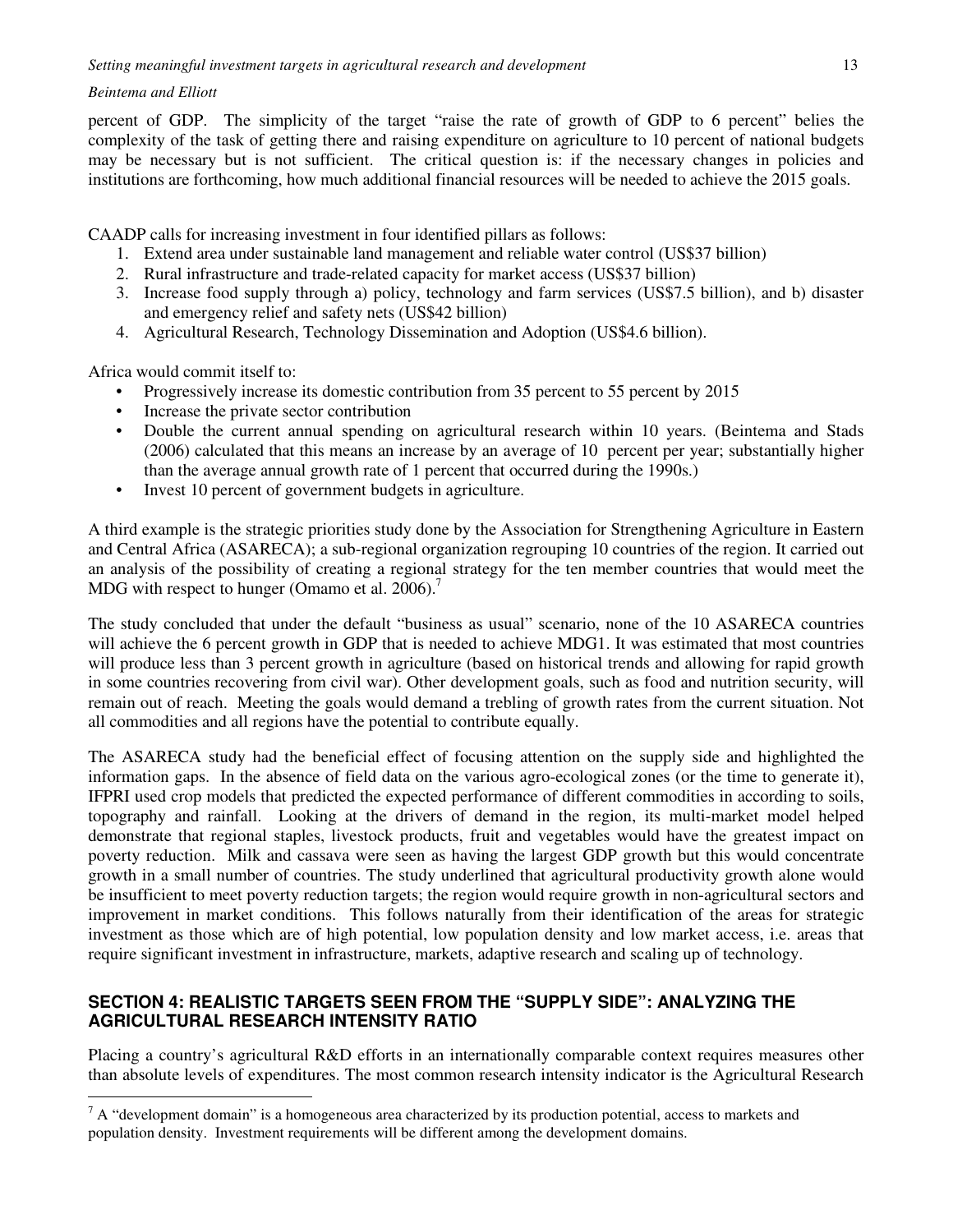Intensity Ratio (ARI). It the ratio formed by the sum of agricultural R&D investments (AgRE) over the agricultural gross domestic product (AgGDP). For two decades the ARI was held up as an instrument of coercive comparison: if a country's neighbor with similar characteristics had a higher ARI, the presumption was that the country was not trying hard enough to support agricultural research.

The ARI first appeared in a World Bank sector paper on Agricultural Research in 1981<sup>8</sup> The authors were looking for a target figure that would establish a "norm" to which national agricultural research systems could aspire. Without an empirical basis from the developing world, they borrowed the estimated investment in science and technology investments in developed countries (around 2 percent) and this became the target figure. But this target proved to be unrealistic for low income developing countries largely due to competing claims on a low fiscal capacity and the large weight of the agricultural sector in the economy. Moreover, this target did not account for the more limited opportunities for innovation in developing countries (Roseboom 2004). Finally, the expectation that agricultural R&D investments would continue to grow at the high rates of the 1980s was not met. A more realistic research intensity target of 1 percent has been recommended $\delta$  in more recent literature (for example, Pardey and Alston 1995; Roseboom 2004; Casas, Solh, and Hafez 1999).

## **4.1 Trends in the Agricultural Research Intensity Ratio (AgRE/AgGDP)**

The average ARI for developing countries fluctuated slightly around 0.56 percent during 1981–2000 (Figure 7). This is often attributed to the fact that the denominator, agricultural output grew at the same pace as total public agricultural research spending, In contrast, the average ARI for the high-income countries as a group increased considerably during this two-decade period. In 2000, high-income countries spent a combined \$2.35 on public agricultural R&D for every \$100 of agricultural output, whereas they spent \$1.51 per \$100 of output in 1981. More than half of the industrialized countries for which data are available had ARIs in 2000 than in 1991. Most countries in the samples for the Asia–Pacific and Latin American and Caribbean regions also increased their intensity ratios (Beintema and Stads 2008; Stads and Beintema 2009). Only 6 of the 26 countries in Sub-Saharan Africa, however, reported higher ARIs in 2000 than in 1991 (Beintema and Stads 2006).

The use of ARIs is not always appropriate because they do not take into account the policy and institutional environment within which agricultural research occurs or the broader size and structure of a country's agricultural sector and economy. Human and capital investments have a fixed base component, regardless of the size of a country's population, especially when facilities and services are dispersed across broad areas. Furthermore, a number of countries conduct research in areas related to the agribusiness sector, whose production value is counted as manufacturing not agriculture (and hence is not included in agGDP). More importantly in this context, an increase in the research intensity could mean not a higher level of investment, but rather a decrease in agricultural output—the case for a number of high-income countries during the 1990s.

 $\overline{a}$ <sup>8</sup> For many observers, the 1980s was the "decade of the NARS" that saw the creation of new national institutes and consolidated national systems in Africa, experiments with "fundaciónes" in Latin America and second generation council models in Asia.

 $9<sup>9</sup>$  It is "recommended" in the sense that it could be attained by even poor countries if all the priority and institutional factors were functioning as desired.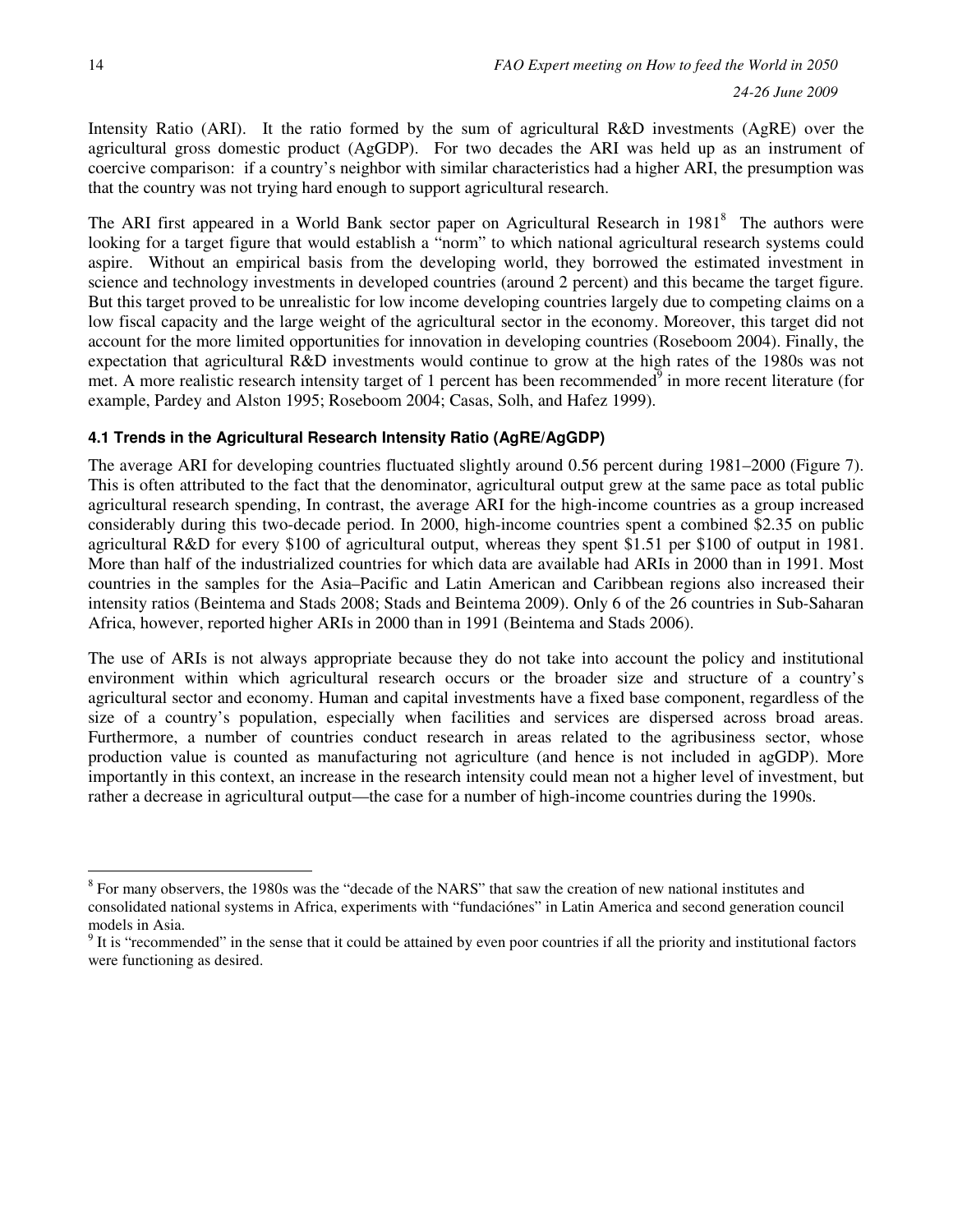



Sources and Notes: See Table 1.

A number of countries, such as China and India, continue to have relatively low ARIs (Beintema and Stads 2008). Nevertheless, both of these countries have significantly increased their agricultural R&D investments over the past decade or so, such that their agricultural research systems are well equipped in terms of both infrastructure and human resources. Specific areas, however, may require further investment. Consequently, ARIs need to be considered within the appropriate context of investment growth, human resource capacity, and infrastructure.

While it is clear in cross-section that rich countries have higher ARIs than poor countries, it will be necessary to go into the budget detail country by country to understand what its driving this increase and its implications for the contribution of research to growth and poverty reduction. (Elliott 1995).

### **4.2 What do trends in the ARI tell us about research "effort"?**

The ARI by itself can only be the start of a discussion: it is necessary go beyond the "reinvestment in agriculture" ratio by creating an identity that decomposes the ARI into four meaningful components as shown in Figure 8.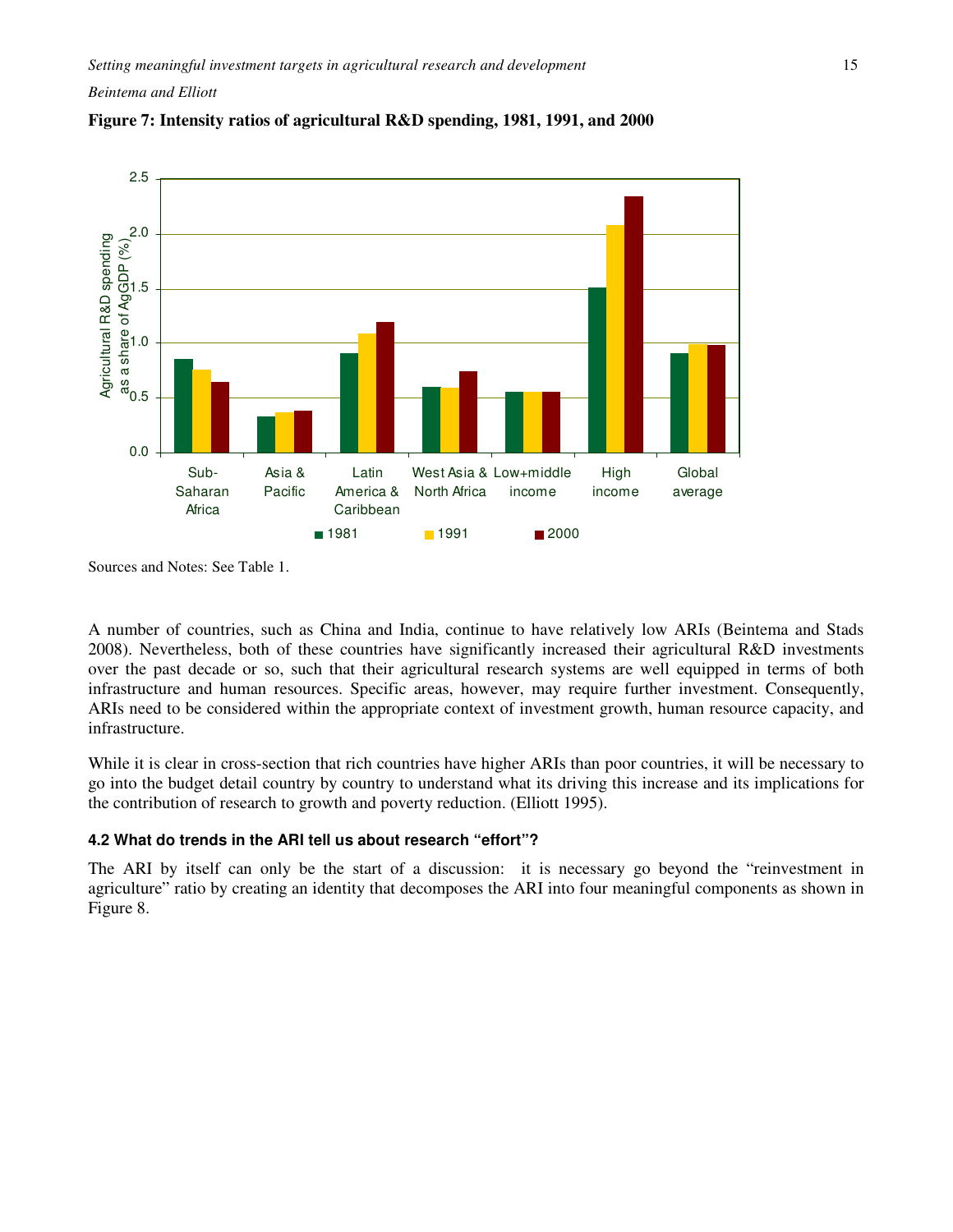

**Figure 8: Agricultural Research Intensity Ratio: An identity** 

Source: Adapted from Elliott (1995).

The four meaningful elements in this identity are:

- 1) *Priority to agricultural research:* the share of agricultural research in total agricultural expenditure (AgRE/AgE)
- 2) *Priority to public agricultural expenditure*: the share of public expenditure on agriculture in total public expenditure (AgE/BUD)
- 3) *Fiscal Effort (or Fiscal Capacity)*: the share of public revenue and expenditure in the Gross Domestic Product (BUD/GDP)
- 4) *Structure of the Economy*: the inverse of agriculture's share in the Gross Domestic Product (GDP/AgGDP).

Each of the elements in the identity is a ratio so the ARI ratio itself is independent of the unit of measurement for each of the elements. Each of them has its own drivers which we analyze as determinants of a country's "efforts" in agricultural research.

Figure 9 represents in schematic form each of the elements in the ARI identity arranged by income class of country (low, middle, and high) (Elliott and Pardey 1988; Elliott 1995).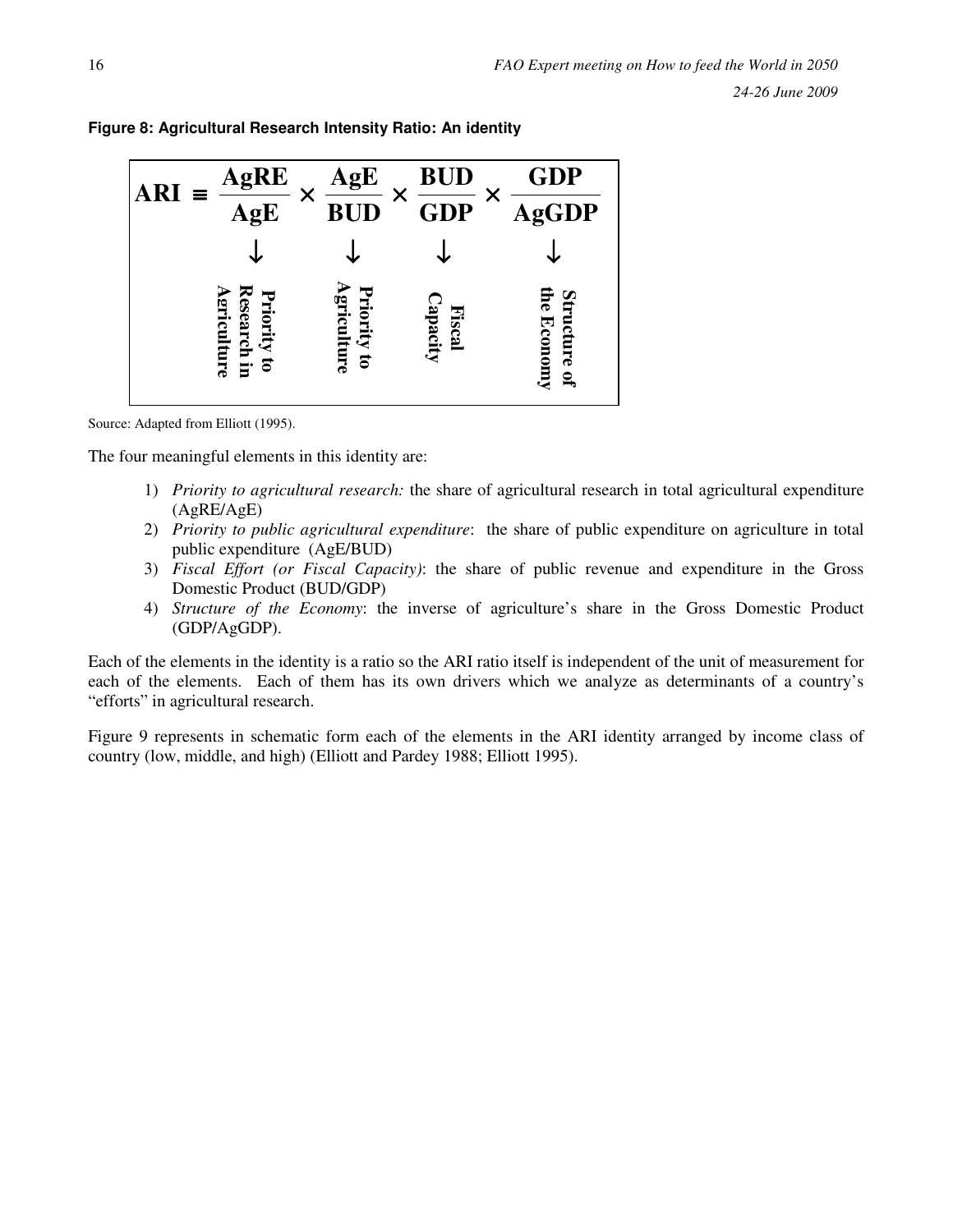



Note: Y Axis: level of country income per capita; X Axis: Ratios as defined

We present this schematic decomposition of the ARI components (based on the first round of collecting agricultural R&D investment data in the mid-1990s) because it highlights the structural problems low income countries have in raising their ARIs.

- 1. The share of expenditure on agricultural research in total agricultural expenditure is fairly similar across income levels of country (upper left quadrant). This indicates that low income countries do see the importance of research.
- 2. While total expenditures on agriculture are low in absolute terms in low-income agriculture-based economies, they represent a higher share of total public expenditure than in wealthier countries (upper right quadrant). The problem is simply that agriculture is also being used to finance the rest of the society.
- 3. The fiscal capacity (tax collections, public budgets) is a much smaller share of gross domestic product in low income countries than in higher income countries (lower left quadrant). The tax bases are more limited and focus on commodities that have easily identified points of sale.
- 4. The share of the agricultural sector in the economy falls with rising income (lower right quadrant). In transition and high income countries, non-agriculture can begin to support agriculture.

Recognition of the structural problems does not absolve lower income countries from striving to meet agricultural expenditure targets such as the CAADP 10 percent of budgets (ARI Component 2).

The movements in the ARI at a country level require very country-specific analysis of the drivers of each of these elements. Policy makers' commitments to invest more in agricultural R&D can be measured against the realism of their targets, the coherence of their strategy and priorities, their political and fiscal capacity and the weight of the sector they are trying to move. In the most developed countries, ARIs are rising, but this the result of lower growth rates in AgGDP compared to agricultural R&D investments and not an increase in the absolute levels of agricultural R&D investments. As with the growth of higher education expenditures with rising income, one might ask if this investment is all productive or includes some element of income-elastic consumption of research made possible by rising fiscal resources and a declining share of agriculture in the economy. Countries in the middle income group, where non-agriculture is growing, have an opportunity, if taken, to shift tax burdens away from agriculture, invest in infrastructure and other public goods and improve incentives that reinforce agricultural development. This becomes easier as the share of agriculture in the economy falls. In low-income, agriculturally-based economies, it is difficult to raise the ARI where the fiscal base is small, the size of the agricultural sector is large and the relative cost of a researcher is high.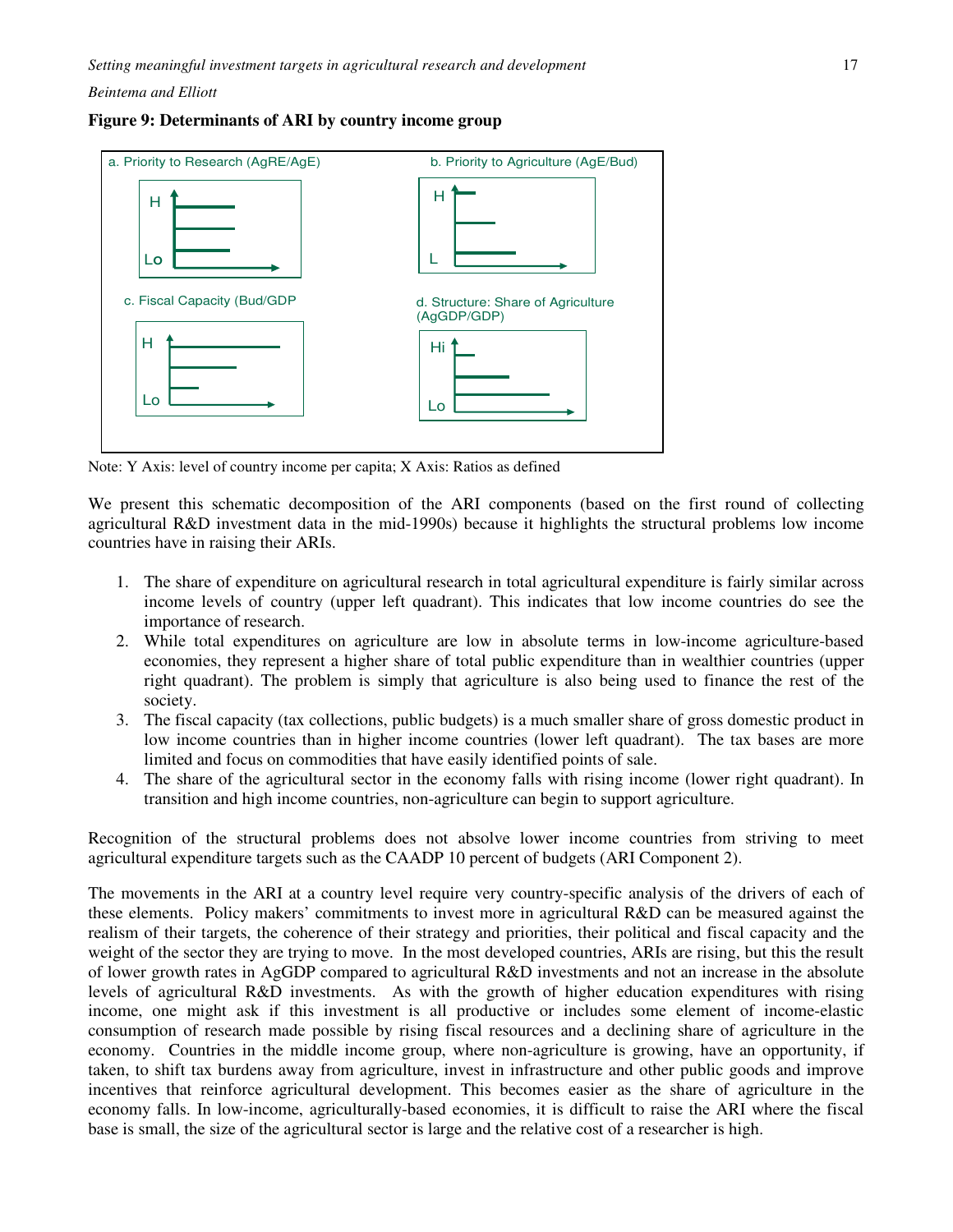In the following sections, we highlight some issues with "underinvestment" in research that have their origin in each of the four components of the ARI. As yet, there is no structured, cross-country information that can "unpack" each of drivers of the ARI. This has to be done at the country level at the order of policy makers who want to understand their points of intervention to improve their investment in agriculture.

## **4.2.1 Priority to research: the Share of Agricultural Research within all Public Agricultural Expenditure**

The first determinant of the ARI is the priority to agricultural research within the overall effort to develop agriculture.

In low income economies, studies by IFPRI have suggested that agricultural research continues to be the most productive investment in support of the agricultural sector followed by education, infrastructure and input credits. "Disaggregating total agricultural expenditures into research and non-research spending reveals that research had a much larger impact on productivity than non-research spending" (Fan and Rao 2003).

Donor programs, especially in Africa, can have an important impact on allocation of resources. Programs for Highly Indebted Poor Countries (HIPC) were aimed at social goals. Public Expenditure Reviews pointed out that this affected the selection of projects within sectors, including agriculture (Bevan 2001).

The domestic political economy of budget allocations needs to be better understood. For example, in India the overall public expenditure on agriculture has remained at approximately 11 percent of the budget while the share of subsidies for fertilizer and electricity, and support prices for cereals, water and credit have steadily risen at the expense of investment in R&D, irrigation and rural roads (World Bank 2008b; Beintema Stads 2008b).

In some of the more scientifically advanced middle income countries, the higher-education sector has become a major player of agricultural research – Argentina, Costa Rica, Honduras, Mexico and Uruguay, for example, higher-education sector accounted for more than 40 percent - their government funding comes mostly from the ministries of education. In a number of other countries funding for agricultural research is allocated through the ministry of Science and Technology. In South Africa, for example, funding for the Agricultural Research Council comes through a Council of Science and Technology (with input from the National Department of Agriculture).

In North America, the changing composition of agricultural research expenditure has been a new concern: the share of research oriented to farm-level productivity-enhancement has fallen as low as 60 percent (Pardey 2009; Alston, Pardey and James 2009; Fuglie 2007).

Without contesting the value of research investment beyond the farm gate, the authors are concerned about the long term slowdown in productivity growth at the farm level for three reasons: 1) cumulative loss in productivity growth translates into a significant loss of future income; 2) there is an accompanying loss of potential spillovers to neighboring states (which may have accounted for as much as 50 percent of measured research benefits), and 3) the potential loss of new research discoveries that will be needed 10-20 years from now as both the world confronts the impact of climate change:

"Given research lags that may be as long as 10-20 years, the effect of this slow-down in developed countries will become apparent in the future when scarcity of land and water, the impact of climate change, and population pressure will become major problems for developing countries. The stream of research outputs which have travelled fairly freely will be reduced significantly." (Alston et al 2009)

Recent studies in Canada have also documented a slowdown in productivity growth linked to declining public research investment as well as structural changes in the sector that have led to calls for more public sector research expenditure.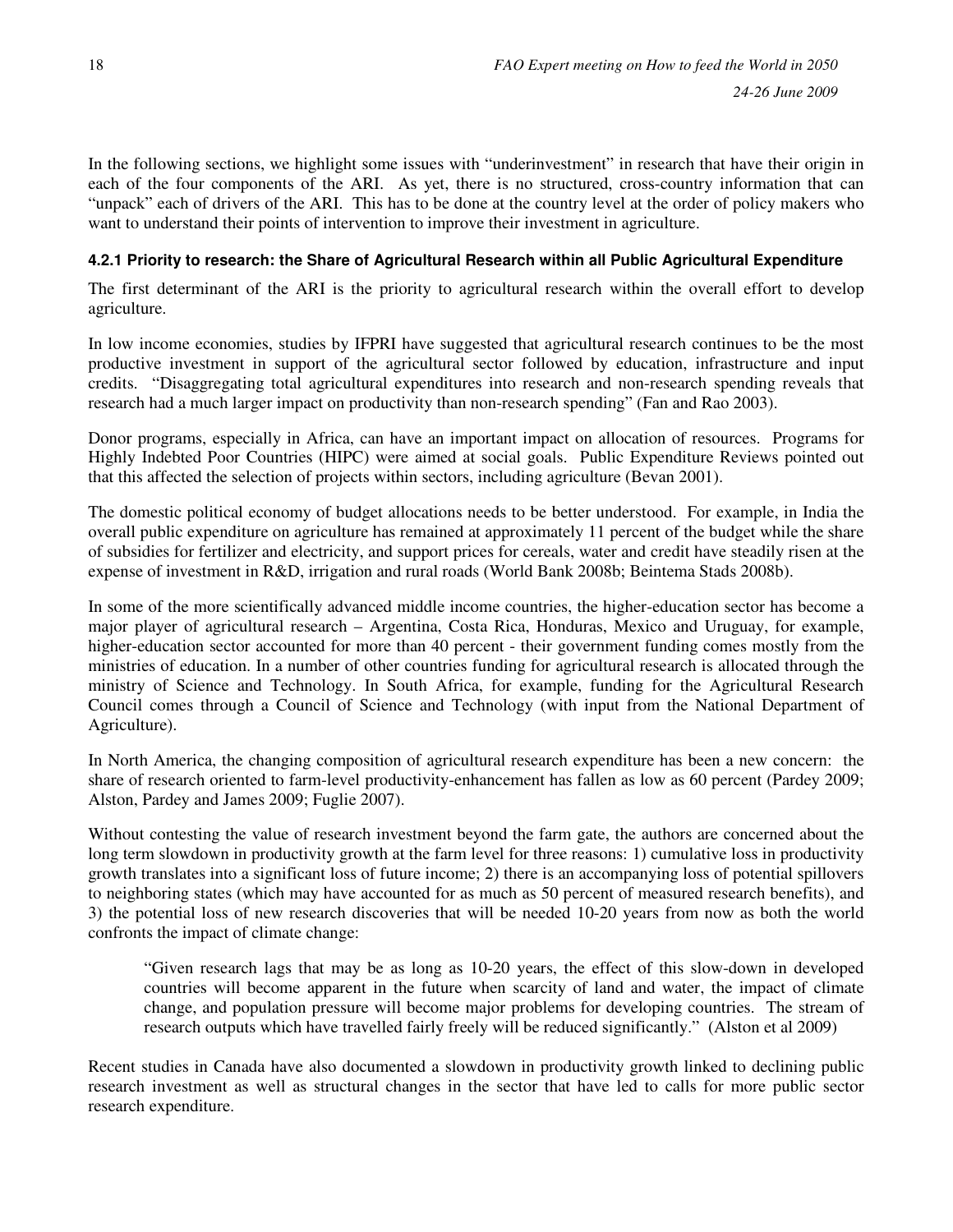$\overline{a}$ 

- Veeman et al. (2007) found that the R&D expenditure for Canadian agricultural research has shown no growth since 1990 and that the prairie crop sector TFP growth has fallen to an average of 0.51 percent per year for the 1990 to 2004 period, which is much lower than historic rates of close to 2 percent per year.
- Gray and Weseen (2008) argue that this slowdown in productivity growth highlights a need for more effective research expenditure.
- While noting that the private sector has filled the applied research gap in key crops, the Canadian Grains Council (CGC 2008) argues that the private sector has concentrated on rDNA technologies which detract from sharing and coordination. It emphasizes, therefore, the importance of public sector research in 1) sharing of discoveries, 2) developing polices that protect plant breeders, small seed producers and niche developers; and 3) facilitating greater collaboration among public and private sector research partners.

The changing composition of agricultural research expenditure is also true for some middle income countries (e.g., Argentina and Uruguay) where research into food safety, food technology and processing are budgeted to the national agricultural research institute. However, since the increase in GDP occurring further down the value chain is counted in the manufacturing sector, the rise in ARI is partly an accounting phenomenon.

## **4.2.2 Priority to Agriculture: The Share of Agricultural Expenditure in Total Public Expenditure (AgE/BUD)**

The second component is the share of agriculture in total public expenditure. This ratio is subject to many different drivers:

- The influence of the domestic political economy. In their review of Medium Term Expenditure Frameworks, Akroyd and Smith (2007) point out the difficulties of budgeting in a "neo-patrimonial political model" and cite Palaniswamy and Birner (2006) on political challenges to increased spending on agriculture. These challenges include the low political voice of farmers, lack of knowledge of agriculture's potential for pro-poor growth, and possibly negative experiences of donors and governments with prior agricultural programs.
- The impact of donor programs. Fan and Rao (2003) pointed out that structure adjustment programs increased the size of government spending but not all sectors received equal treatment. In Africa, expenditures on agriculture, education and infrastructure all declined as a result of structural adjustment programs.

In sub-Saharan Africa, CAADP reports that seven countries have reached or exceeded the Maputo target of expenditure on agriculture of 10 percent of the budget (CAADP 2009).<sup>10</sup> For agriculture-based economies, the difficulty lies in the next two components: fiscal capacity (the share of tax collections and expenditures) and the sheer importance of the agricultural sector in the economy. For transforming economies, the opportunity arises to shift tax collections to growing bases in non-agriculture and to begin net reverse flows of public funds to the sector. It is in the transforming economies where fiscal policies can make or break a pro-agriculture strategy. It is with this factor in mind that we turn to the "fiscal effort" or "fiscal capacity" of a country.

## **4.2.3 Fiscal Effort: The share of the Government in the Economy. (BUD/GDP)**

A government that can raise and spend 20 percent of GDP through tax collections can do more than a government that raises and spends only 12 percent. This includes, among other things, spending more on agriculture and agricultural research. How a country raises its revenues and how it spends its budget are

<sup>&</sup>lt;sup>10</sup> The seven countries are: Mali, Madagascar, Malawi, Namibia, Niger, Chad and Ethiopia.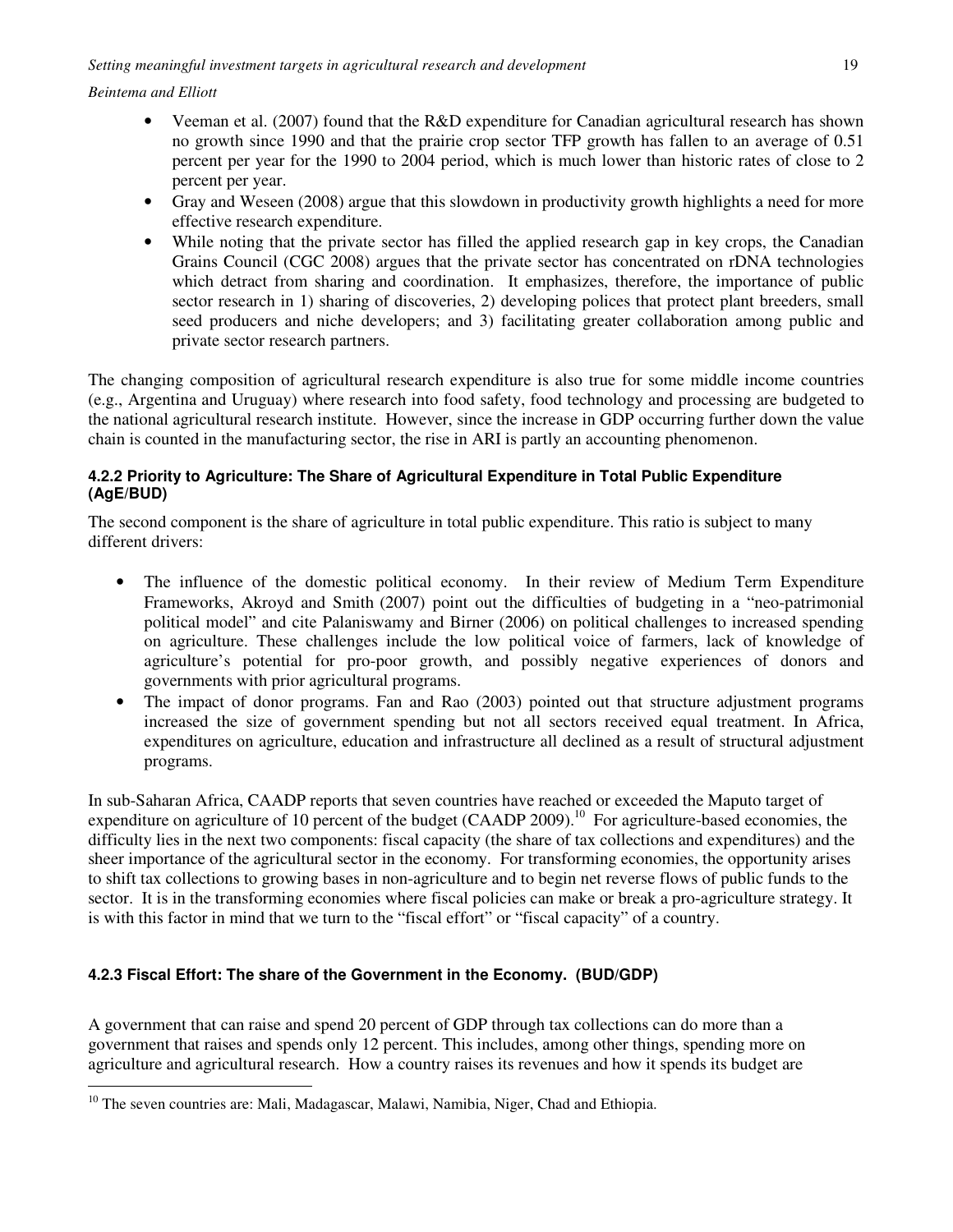specialized fields in their own right. In this section, we are concerned with policy decisions that should involve some input from agricultural policy advisors.

Let us look first at the revenue side. The question of whether a country's fiscal effort and taxation of agriculture is appropriate can only be answered in the light of the specific constraints facing the country. The constraints could be the nature of taxable bases, incentive structures, the fiscal structure and the fiscal culture of the country. The following are common issues in designing fiscal policies with agricultural development in mind. :

- *Taxable bases*. Countries with agriculture as their principal resource have historically overtaxed the sector through biased macroeconomic policies and export taxes and marketing board surpluses. Oil- or mineral-rich countries with large agricultural populations have an opportunity to free agriculture from poor terms of trade and local taxation that discourage production. Failure to do so is often the cause of countries suffering from the "curse of wealth".
- *Fiscal structure*. Decentralization of fiscal responsibility to state and district levels may be a positive factor in raising revenue by bringing services and taxation together in the minds of the population. However, districts may also introduce levies on local agriculture and trade for revenue purposes that are unnecessary disincentives to development when federal grants could be substituted.
- *Fiscal culture*. Low revenue collection and low government services may result from a variety of circular problems and pathologies: low tax rates, excessive exemptions, lax tax administration, widespread non compliance and corrupt; or problems of central versus decentralized accountability. Turning the culture around may be a long term effort.
- *Fiscal returns on public investment.* Easterly (2007) argues that planners have to be aware of the fiscal effects of public investment. Benefit-cost analysis focuses on social costs and benefits but we should not be unaware of the fiscal returns and benefits of an early payback out of increased production and exports.
- *Impact of taxes on key sectors.* In the post-conflict Ugandan economy, for example, the World Bank decided that raising Uganda's fiscal effort above its low 12 percent would have been counterproductive at a time when attracting private sector re-investment in key agricultural activities was crucial for postcivil-war recovery. Future tax collections would come from expanding the base rather than raising the average rate of taxation. (Kreimer et al 2000).

The other side of the government's role is the efficiency of its expenditure. Do the projects meet all the priority criteria, does the budget process allocate funds in that direction and is this the way the funds get spent? In the remainder of this section we look at the effectiveness of public expenditure in agriculture and its link back to "underinvestment" and proposals for dealing with it.

We start with a few general observations:

- It is easier to make progress on the side of revenue reform than on the expenditure side. It only takes a handful of people to design a regulation or a tax reform but it is impossible to subject all activities to a benefit cost analysis at the project level. Such detail is necessary because it is a big mistake to lump all roads (or for that matter all agricultural projects) into one bundle and say "we do roads and agriculture" (Harberger 2009).
- Agricultural research organizations have assimilated the tools of planning and priority setting; however, they are largely absent from budget discussions where the trade-offs are made. Decision-makers rarely have the time or information to make informed choices between projects that have different fiscal and social profiles.
- Donor programs, especially in sub-Saharan Africa have had an impact on broad priorities but have not necessarily been able to control expenditures.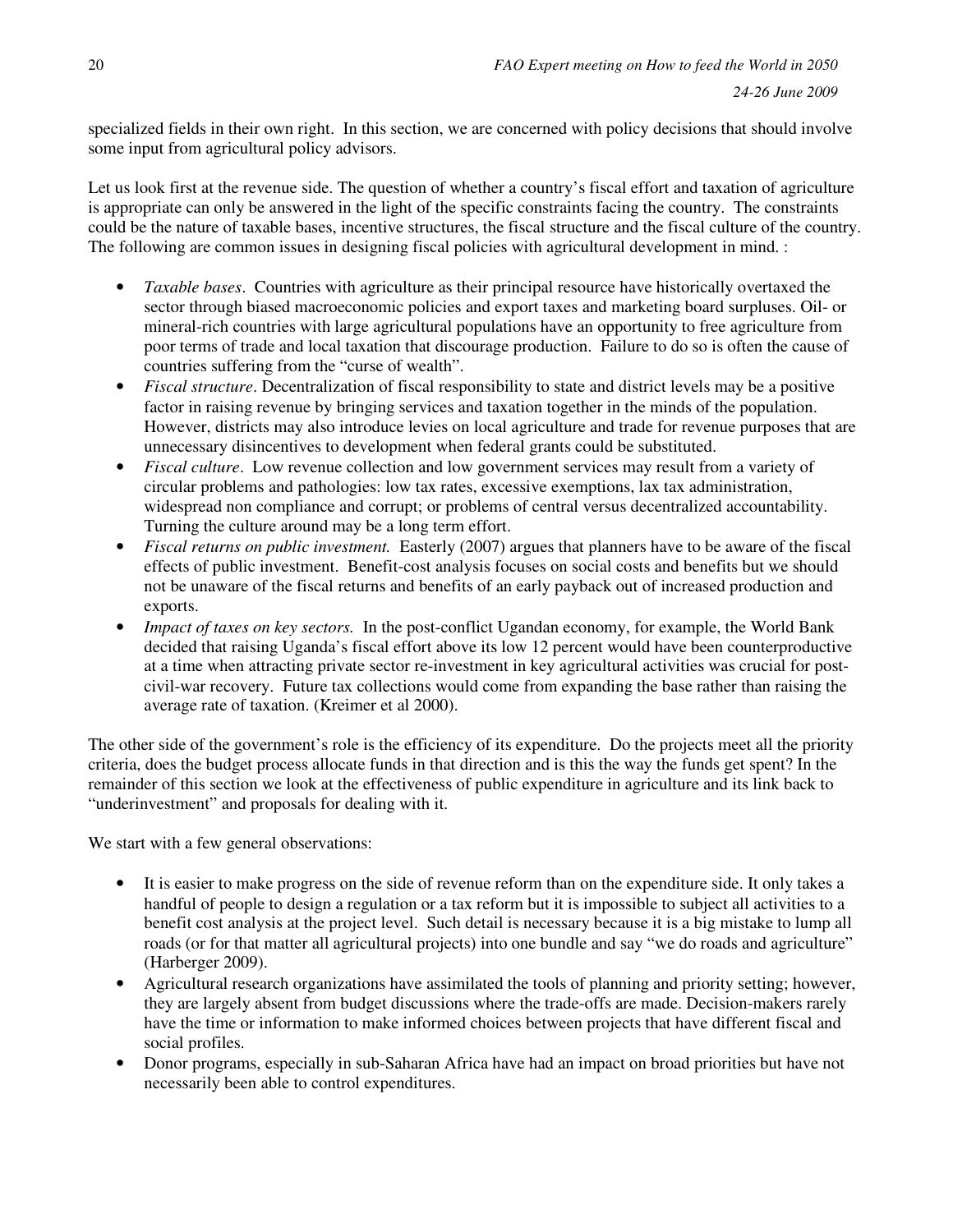The World Bank introduced Medium Term Expenditure Frameworks (MTEFs) as part of the Poverty Reduction Strategy Programs (PRSPs). They were supposed to ensure that expenditures were driven by policy priorities. Various reviews have highlighted their successes and failures:

- The MTEF in Uganda as been successful in shifting expenditure composition, most notably in favor of education, as well as protecting priority sectors against cuts. It has been less successful at ensuring that budget allocations translate reliably into actual expenditures (Bevan 2001).
	- The Nigeria Agriculture Public Expenditure Review pointed out seven areas of concern including discrepancies between policies and expenditures, off-budget funds, lack of information about the functional areas of public spending in agriculture, and poor data quality for planning and impact analysis (Tewodaj et.al 2008).
	- They failed to link budgets with strategies and policies; spending patterns were not pro-growth or propoor; there was a high degree of centralization in spite of decentralization plans; there was low execution capacity; donor funding was not integrated and there was poor tracking and monitoring. (Fan 2009).

As with any budgetary and control mechanism, there were loopholes in the process: ring-fencing certain types of expenditure (e.g. drought relief); supplementary budgets, and donor support that bypassed the mechanism. In the final analysis, it was concluded that the reform of budgetary processes requires major cultural changes for some countries and the development of capacity for implementation.

### **4.2.4 Towards more effective financing of research: the interaction of revenue collection and allocation mechanisms.**

Before leaving this somewhat structuralist view of the ability to finance research, we note that the source of funding affects the nature of the research that is done. Partly in response to the above problems, governments and donors have been searching for effective and innovative funding mechanisms that will result in more efficient and effective research agencies and systems. The school of "new" public administration" argues that not all public goods needs to be produced by the public sector itself and that in research we deal with many cases of "impure public goods". This opens up both investment in and delivery of quasi-public R&D results through many forms of partnership with interested producers and beneficiaries.

Echeverria and Beintema (2009) define effective financing as "one that increases the average returns of current levels of investment in agricultural research and that also attracts complementary investment from additional sources. An effective funding mechanism will then be the one that allows optimum use of research infrastructure to execute the research." Because of the under-investment in agricultural R&D, policymakers and research managers will need to find a right mix of various financing mechanisms in addition to the direct allocations from central and/or regional public budgets. As mentioned earlier that government support to agricultural R&D has stagnated or declined in a large number of countries, especially when measured in inflation adjusted terms. For a number of countries, they have hampered the performance of agricultural R&D agencies because actual disbursements had fallen behind earlier budget allocations.

Echeverria and Beintema (2009) list a number of alternative funding mechanisms which tie sources of funding and prospective beneficiaries of research closer together or permit project level control of expenditure:

1) Competitive grants, which often complement direct government budget allocations and have played an important role in mobilizing research actors around specific outputs and improving the efficiency and accountability of research outputs and actors. On the other hand, they may not be as effective as core funds in ensuring long term capacity. Furthermore, competitive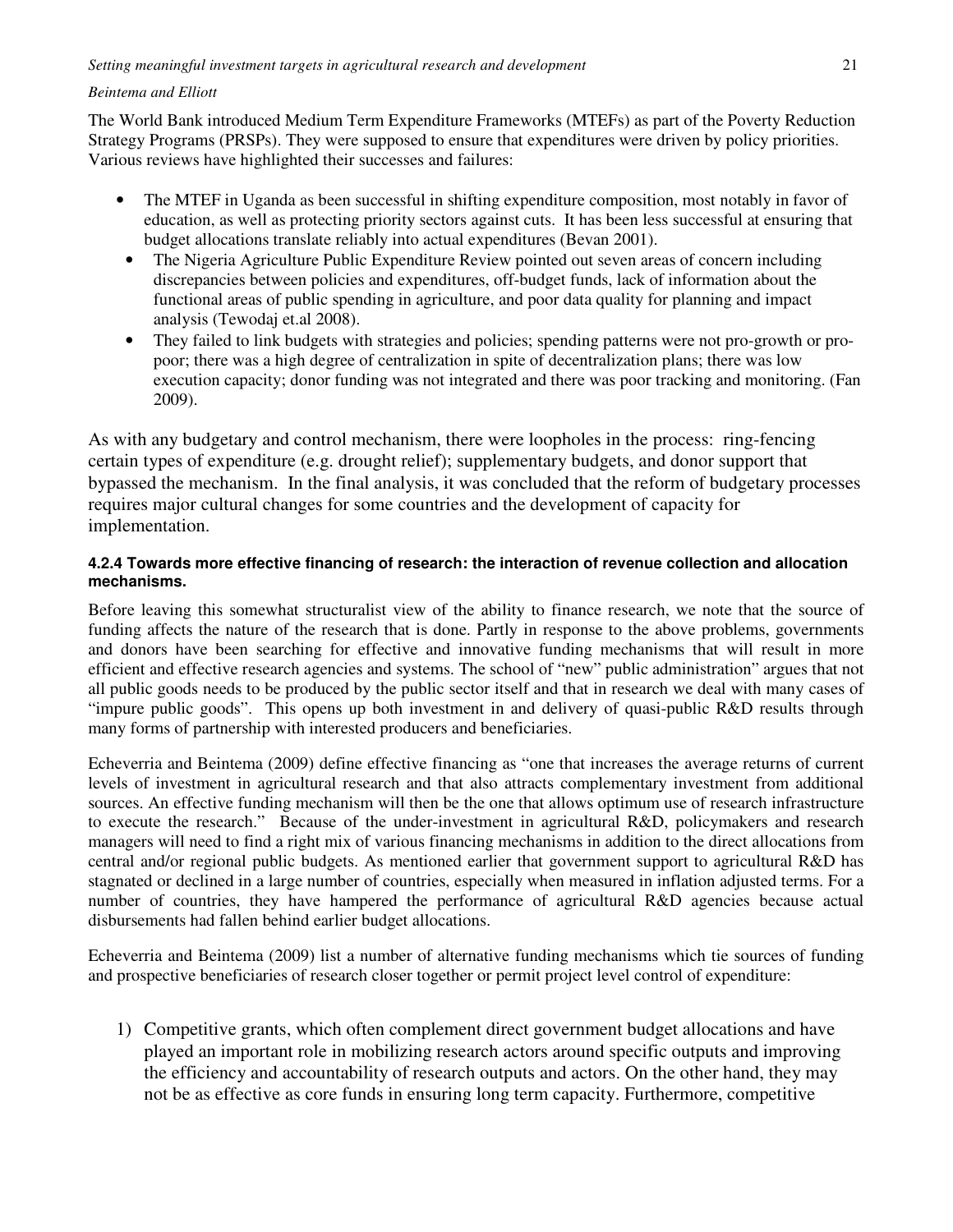funding schemes mostly fund specific projects and often cover only their operational costs and not salaries or maintenance of the institutional infrastructure.

- 2) Producer check-offs and export levies, which are mostly collected through taxes raised on export or production of commercial crops. One benefit is that farmers are more involved in setting the research priorities. They finance "club goods and services", which is a form of restriction of benefits. Such para-fiscal levies come from the industry itself but may not be available in times of major crisis when they are most needed.
- 3) A number of agencies and countries have been successful in commercializing their research outputs, often through partnerships with the private sector. One important downside is that in many countries the revenue from commercialization goes directly into the government's treasury so there is limited incentive for research agencies to sell research outputs and services.
- 4) The debate about program versus project funding continues (see also the paragraph on CGIAR investment in section 2). When donors talk about shifting financing from the supply side (institutional commitment) to financing "results" it is often a prelude to a reduction in overall level of funding.

## **4.2.5 The Structure of the economy: the inverse of the Share of Agriculture in the Gross Domestic Product (GDP/AgGDP)**

The final element underlying movements in the ARI is the inverse of the share of agriculture in gross domestic product.

In a successful transformation, the share of agriculture in GDP, the share of population in agriculture in the total population and the dependence on agriculture as the source of development finance falls. This is made possible by rising productivity in agriculture and the transfer labor to other sectors.

It should be in the transforming economies that agricultural and fiscal policy can make the breakthrough to more sustainable support for agricultural research: 1) better macro policies usually improve the opportunities for agriculture, 2) new tax bases outside the agricultural sector help remove some of the fiscal drag caused by agricultural taxation, and 3) large population in non-agriculture can make significant contributions to a declining population in agriculture.

The policy lesson for governments would be to maintain a macro economic balance and the positive environment for agriculture that it creates. Productivity increases will free both land and labor and policies should facilitate the movement of people out of agriculture as they are no longer needed on farms to feed the country. The point is not to maintain millions of small farmers but to eliminate poverty, with recourse to safety nets where agricultural and overall growth is not enough. (Valdés and Foster 2005).

# **SECTION 5 CHALLENGES AND ESSENTIAL INVESTMENTS**

## **5.1 Investment options targeting special non-productivity objectives**

This paper has basically argued that research oriented at enhancing farm-level productivity has being shown to have high rates of return and make generally positive contributions to environmental and social objectives. Other policy instruments can be designed (e.g. safety nets, facilitation of migration, payments for the true value of resources and ecosystem services) to ensure that society gains.

The IAASTD (2009) has identified some of the directions in which new research can make a direct impact on sustainability and social goals: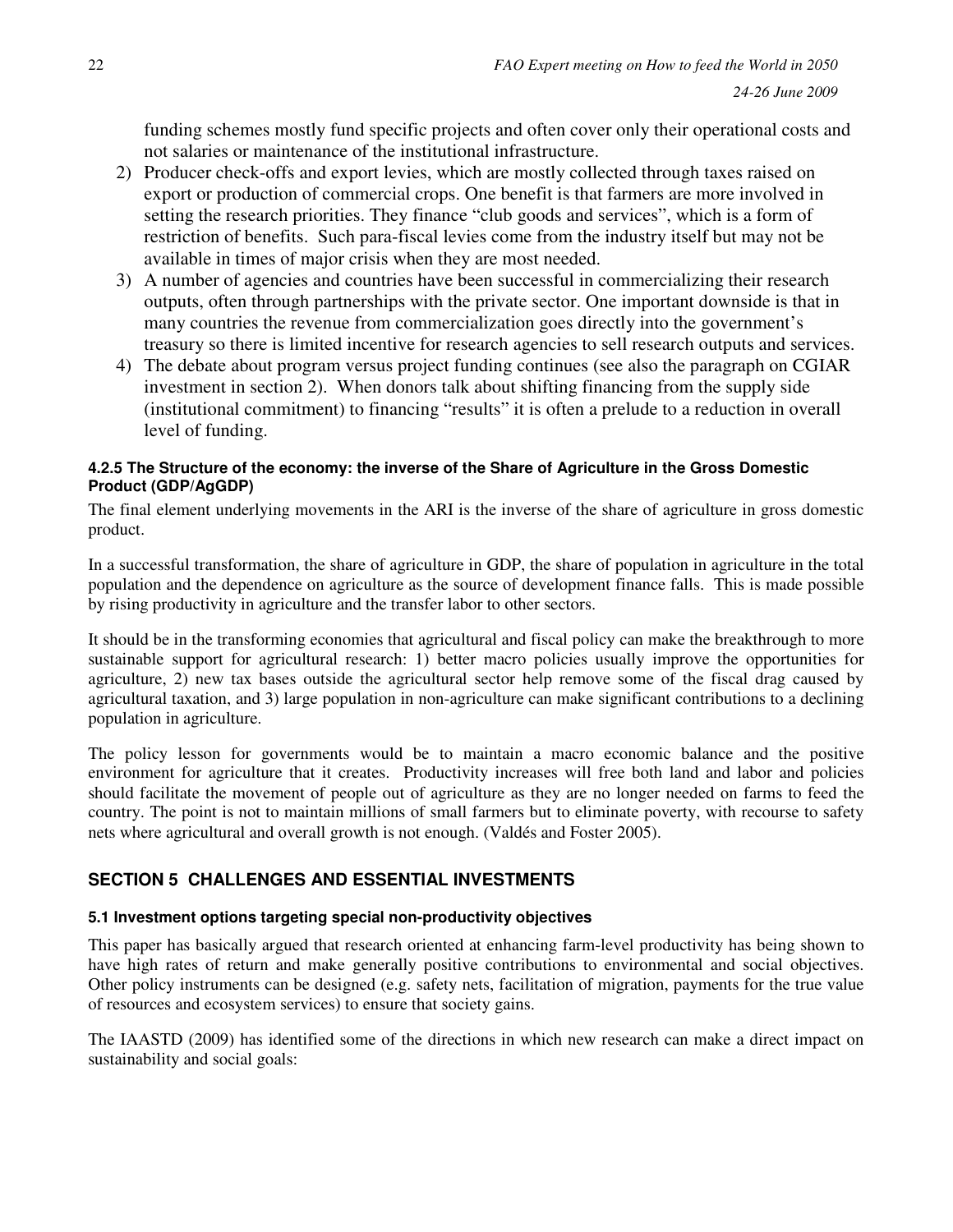| Goal                                              | Investment required to:                                                             | <b>Examples</b>                                                                                                                                       |  |
|---------------------------------------------------|-------------------------------------------------------------------------------------|-------------------------------------------------------------------------------------------------------------------------------------------------------|--|
| <b>Environmental</b><br>sustainability            | 1. Reduce the ecological impact of<br>farming systems                               | Management practices; reduce use of fossil<br>fuel, pesticides, fertilizer; biological<br>substitutes for fossil fuels and chemicals                  |  |
|                                                   | 2. Enhance systems that are known<br>to be sustainable                              | Social science research on policies and<br>institutions                                                                                               |  |
|                                                   | 3. Support traditional knowledge                                                    | Non-conventional crops and breeds;<br>traditional management systems                                                                                  |  |
| Hunger and<br>poverty<br>reduction                | 1. Target institutional change in<br>organizations;                                 | Planning with pro-poor perspective                                                                                                                    |  |
|                                                   | 2. Include equity in planning and pro-<br>poor policies                             | Access to resources; benefit sharing from<br>environmental services                                                                                   |  |
| Improving<br>nutrition and<br>human health        | 1. Improve nutritional quality and<br>safety of food                                | Co existence of obesity and micronutrient<br>deficiency; pesticide residue; SPS standards                                                             |  |
|                                                   | 2. Control environmental externalities                                              | Pollution, overuse of antibiotics and<br>pesticides, on-farm diversification                                                                          |  |
|                                                   | 3. Ensure better diagnostic data and<br>response to epidemic disease                | Zoonotic diseases an increasing problem<br>along with dangers of pandemics; prediction<br>of disease and pest migration with climate<br>change        |  |
| <b>Economically</b><br>sustainable<br>development | 1. Enhance research on water use<br>and control of pests and diseases               | Both areas affected by population growth and<br>climate change                                                                                        |  |
|                                                   | 2. Productivity-enhancing research to<br>save land and water as limiting<br>factors | Total factor productivity benefits from higher<br>yields per hectare and more crop per drop.<br>There is need to address the most limiting<br>factors |  |
|                                                   | 3. Prices and incentives promote<br>proper social use of resources                  | Pricing policies and payment for ecosystem<br>services will make land and water use more<br>efficient                                                 |  |
|                                                   | 4. Advance basic research in<br>genomics, proteomics,<br>nanotechnology             | Historically high rates of return to basic<br>research; applications may spillover freely to<br>developing countries in the future                    |  |

### **Table 4: Investment options as outlined in the IAASTD Global Report**

Source: Adapted by authors from IAASTD Global Report, Table 6.2 (Gurib-Fakim et al. 2008, p 381-84) and from discussion in Chapter 8, Section 4.

#### **5.2 Investment in basic capacity to do research and development**

In this final section, we want to highlight three basic needs:

- 1. The need for basic studies and methodologies. Even a country that is considered too small to have a full-fledged NARS needs to invest in knowing a) What is the country's potential given its water resources, soils and climate; b) Where it can access knowledge, science and technology to realize its potential; and c) Sufficient advanced science to be a good negotiator of partnerships and purchaser of technology.
- 2. The need to address capacity needs in a systemic way that includes balanced growth of research institutes with universities and other stakeholders upstream and downstream.
- 3. The need to integrate networks at the global, regional and sub-regional levels while escaping high transactions costs and dispersion of effort.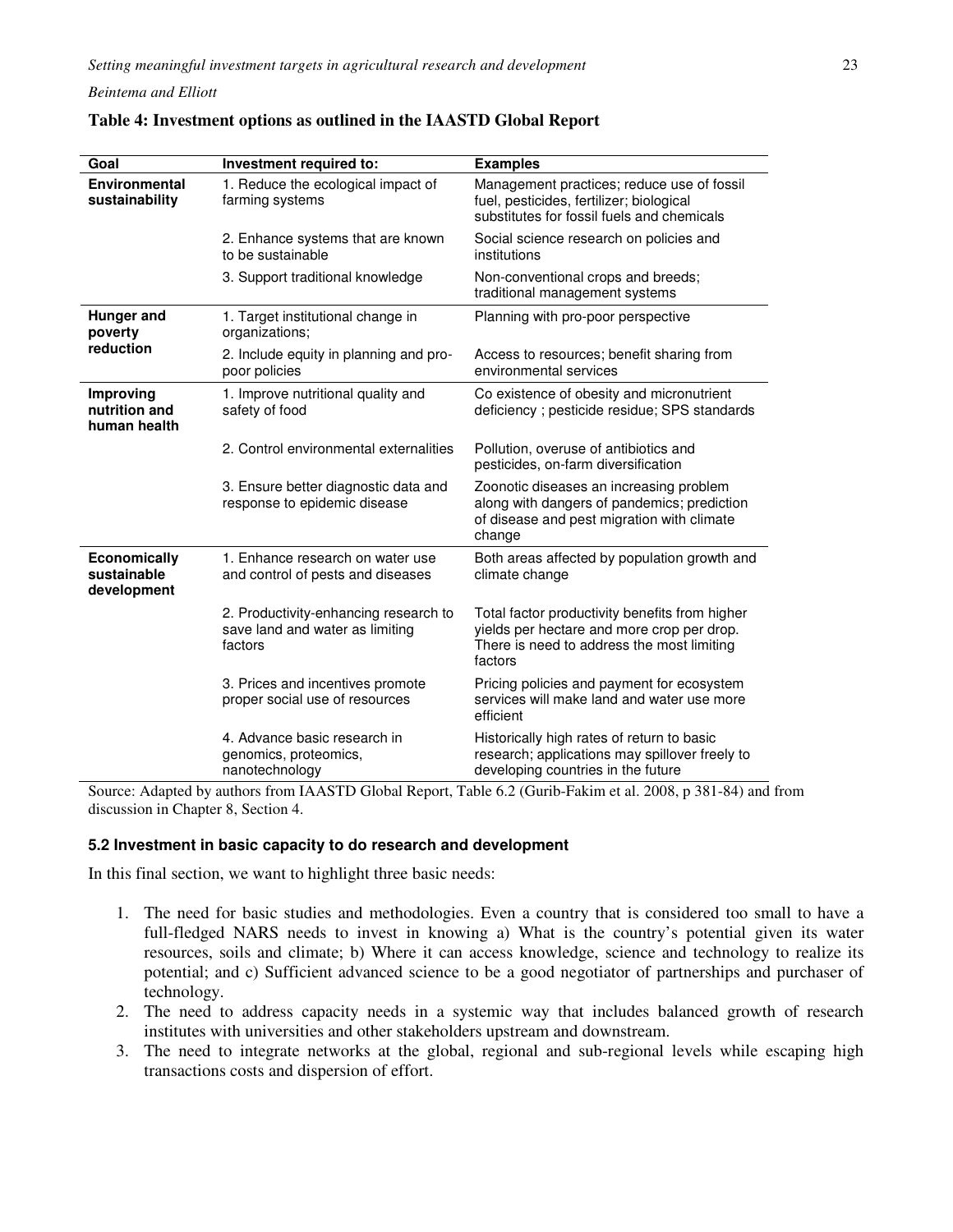While there are many other issues, this paper highlights these three areas of "underinvestment"

## **5.2.1 Basic studies and methodologies**

Decisions about investment ultimately come down to two judgments: what are the possibilities of advancing knowledge and technology and what is the value to society of the new technology (Ruttan 1982)? Processes for making such decisions are increasingly a mix of supply-led analysis of expected gains prepared by scientists and a participatory (bottom-up) evaluation of the usefulness of the knowledge to clients and beneficiaries. Both the governance of the process and the nature of the evidence have to be appropriate to the level and nature of the decision to be made.

The need for basic studies is, for example, apparent in the three approaches being adopted to address priorities and strategies for global agricultural R&D (CGIAR 2009):

- 1. "Trust in models" includes definition and characterization of "systems" that will form the building blocks for assessing agricultural, environmental, and institutional/policy research challenges and opportunities , as well as evaluation of the nature and scale of potential R&D-induced impacts (by system) according to scenarios and parameter estimates established during the elicitation process.
- 2. "Trust in front-line researchers" designs and implements a science-focused elicitation of appropriate technical, institutional and social variables to be used in assessing the potential impact of researchinduced change.
- 3. "Trust in wisdom" will draw on consultation with highly recognized research and policy leaders as reviewers and stakeholder and partner dialogues.

The above will need better tools and information in all types of areas. For example, models and spatial analysis tools can be used to identify homogeneous development domains. Modeling can substitute for expensive multilocational trials and can be used to extrapolate results for planning. However, the basic information needs to be collected and processed and results ground-truthed. The need for basic hydrological, meteorological and soils studies goes beyond the needs of "agricultural research" and needs to be provided through other budgets.

Furthermore, there are emerging challenges that are likely to grow with climate change, population growth and increasing resource scarcity. These include expansion of pests and disease and the dangers of pandemics that cut across several ministries. The current level of agricultural research on these issues can be considered "underinvestment" even if it is congruent with the current importance of the problem. Given that agricultural and land use practices contribute 32 percent of global emissions of GHG (Stern Report, 2007) the need for better understanding of agriculture's role in adaptation and mitigation is clear.

In this respect, the IAASTD highlights the need for strategic cross-disciplinary methodological research on environmental sustainability and poverty reduction:

"The first important need for AKST investment is for social and ecological scientists working with other scientists to develop methodologies and to quantify the externalities of high and low external input systems from a monetary perspective as well as from other perspectives such as the concept of energy flows used in energy evaluations. Evidence on these externalities' potential implications on food security also needs to be analyzed."

The call is for a discussion of values as well as technical solutions. Both neoclassical economists and agroecologists agree that the issue of pricing of resources and the value of ecosystem services has been understudied. The call for more research is not just about technical solutions of markets, taxes and subsidies but about the framing of the issues. This has implications for the way in which people are trained, the discussion of the following section.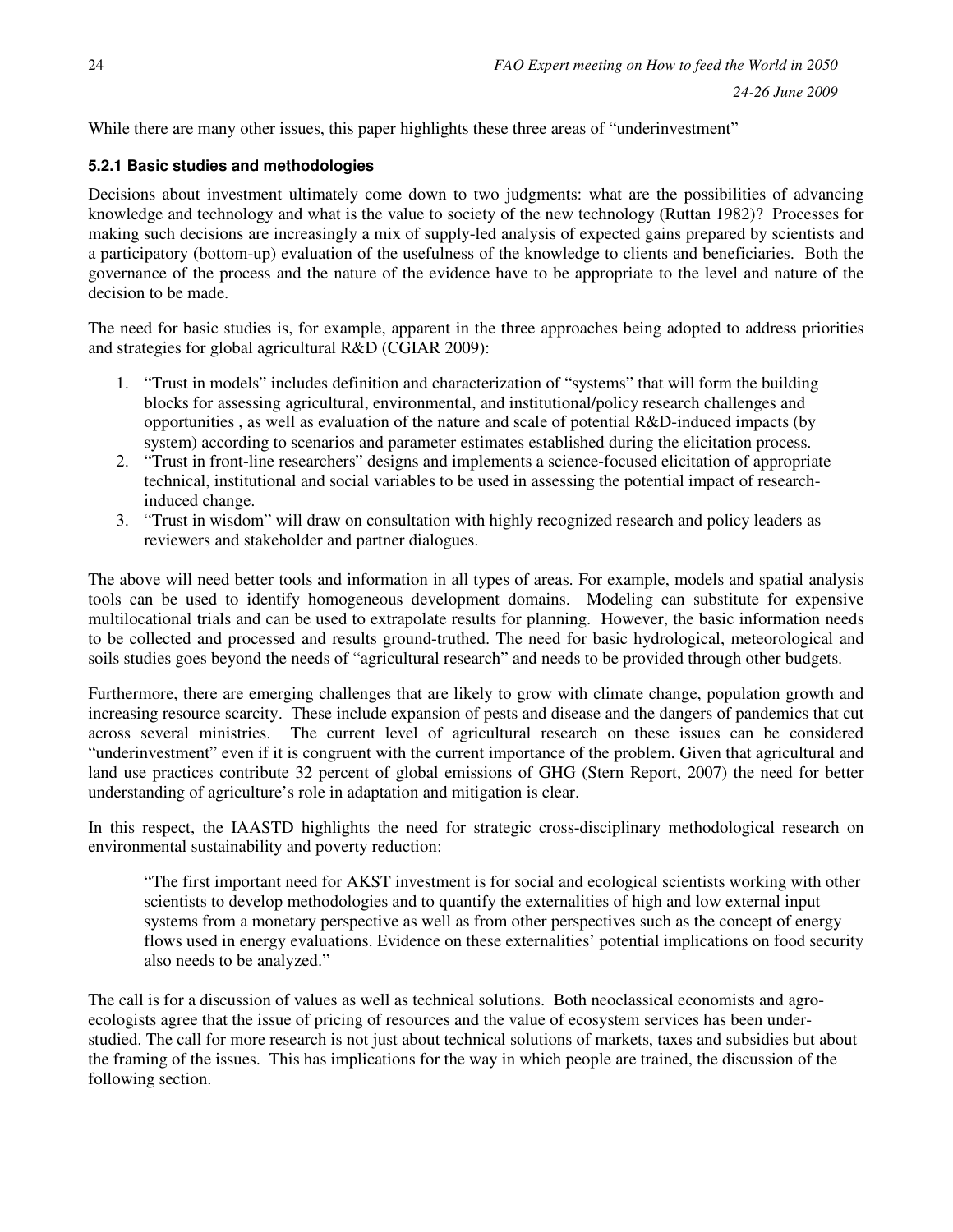$\overline{a}$ 

#### **5.2 2 Capacity in Agricultural Research and Higher Education**

Investment is needed to reverse the general underinvestment of the last decade and meet the various political targets and prepare for the emerging challenges outlined in the previous two sections, more investment is needed. However, this presumes that there is either sufficient research capacity to address these targets or the commitment to invest in creating it. Moreover, the rate at which research capacity can grow is linked to the strength of the higher education system. In many countries, this subsystem itself requires re-tooling. Targets which project annual growth in current research expenditures of 10 percent or more need to be reviewed carefully so that good intentions do not result in wasteful expenditures that press against scarce human and institutional resources.

Various organizations and publications have expressed concern in this regard.

- An assessment of the national agricultural research and extension systems in Africa, which found many agencies with professional staff shortages, established positions remaining vacant, and an aging pool of professional research staff (FARA 2006).
- A recent study by the ASTI initiative, covering 14 countries, showed that although professionals engaged in agricultural research and higher education has increased by 20 percent during 2000/1 to 2007/8, two-thirds of this increased capacity was trained only to the BSc level (Beintema and Di Marcantonio 2009).<sup>11</sup>

This is a worrisome trend, especially in light of the increasing costs of postgraduate training abroad—and the diminishing relevance of these programs to Africa. This calls for an expansion of postgraduate level training in agricultural sciences (World Bank 2007).

Although the number of universities and faculties in agricultural sciences has grown substantially during the past three decades, many suffer from staff shortages, insufficient funding, declining student enrollments, outdated curricula, and a continuing focus on undergraduate studies (Beintema, Pardey, and Roseboom 1998; IAC 2004b; World Bank 2007). Donor support for training programs waned in the 1990s, and African governments have largely been unable to fund training themselves (Beintema, Pardey, and Roseboom 1998). Eicher (2006) has highlighted the sequential rather than balanced way in which agricultural research, extension and higher education have been addressed in sub-Saharan Africa. The authors agree that a balanced development of the agricultural knowledge system is needed.

There are some initiatives to address this problem. The Rockefeller Foundation established a program to train future teachers of biometrics African universities to be able to meet the demand for this basic research skill that had been neglected in recent years. A number of countries have more recently established postgraduate training programs, but in general they are still small in terms of student enrollments. Increasingly, there is recognition of the need to expand Africa's postgraduate training in agricultural sciences at both national and regional levels (World Bank 2007).

Current discussions of capacity go beyond the usual discussion of scientific and technical skills. Both the review of Agricultural Education and Training by the World Bank and reviews of research institutions mention three needs: 1) scientific capacity; 2) "soft skills" for innovative work across institutional boundaries, and 3) institutional capacity to learn and change. We have addressed the first category where MSc and PhD students are an essential part of the research infrastructure.

In the "soft skills, we find post-graduate education and evidence of personal skills that facilitate working across ministerial and sectoral boundaries. Institutional policies that facilitate cross-institute and cross-sectoral collaboration are being put in place between research institutes and universities. Furthermore, policies should be

 $11$  Interestingly is that about half of the capacity increase were women resulting in an increase in the share of women in professional staff at agricultural research and higher education agencies in these 14 countries from 18 percent in 2000/1 to 24 percent in 2007/8 (Beintema and Di Marcantonio 2009).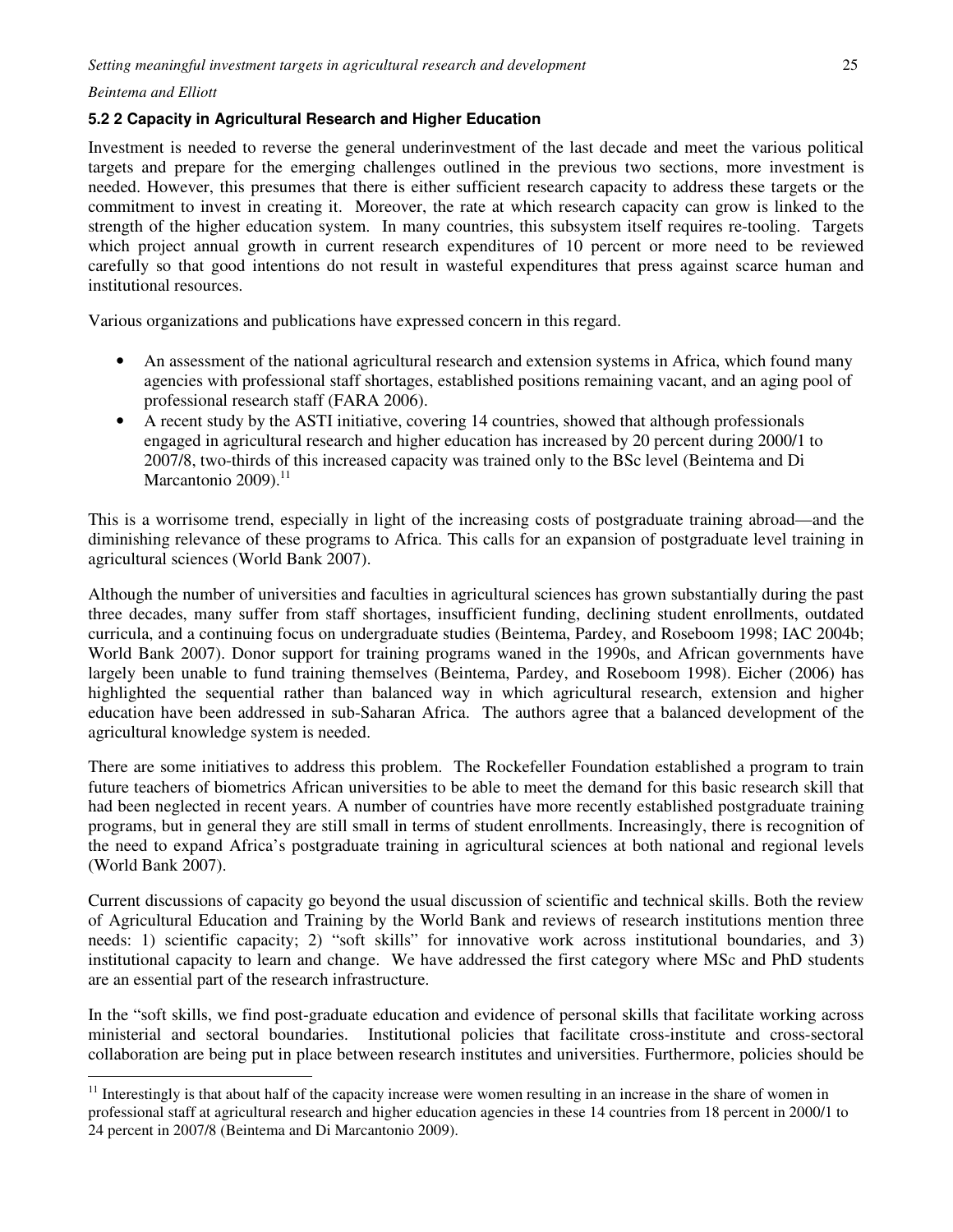put in place that aim to increase the participation of women Given growing concern over declining agricultural research capacity, increased participation in agricultural R&D by women is not only important for genderbalance, but also in order to tap substantial additional human resources for agricultural R&D.

It is necessary to draw attention to these processes because the training lags and transactions costs involved in taking on new agendas affect the rate at which the research system can grow without wasting resources.

## **5.2.3 Policy and the Institutional Architecture for Research**

This final section of the paper notes that policies, institutional arrangements and the governance of research all require investments that compete with the performance of scientific and technical research. Attempts have been made to measure the productivity of social science and policy research; to establish the value of institutional changes or management improvement, and to examine the cost of governance. This is where "process is as important as the product" comes up against the assertion of the "burden of high transactions costs".

As noted in Section 5.2.1, development of a plan requires a process in which the issues are properly framed, information is brought to bear on the issues, different perspectives are integrated and some form of governance mechanism is needed to oversee implementation. We have highlighted the need for better basic information, methodologies and models to support decision-making.

The structure of global agricultural research is undergoing an important period of change. Within the CGIAR, the Alliance of research centers supported by the Group is forming a consortium that will negotiate core functions and mega-programs to be supported by a consolidated donor Fund. It is essential that this Fund provide a guaranteed core on which a sustainable system can be built. In sub-Saharan Africa, bilateral and multilateral donors are promoting the creation of regional research programs and sub-regional centers of excellence in specific areas that go beyond the previous research networks. The development of a more effective global system that meets stakeholder needs is receiving investment of time and resources.

Many emerging problems such as climate change, migratory pests, and pandemics are transboundary in nature and will require new mechanisms for dealing effectively with them.

Legal frameworks, particularly relating to intellectual property and biosafety are affecting the both concentration of research activity and access to strategic genes. New institutions such as the African Agricultural Technology Foundation are set up to facilitate access by developing countries to proprietary technology. Recent attention to biosafety has resulted in regulations that may have unintended consequences in either keeping certain potentially valuable technologies out of developing countries or concentrating ownership further in the hands of large corporations able to bear the costs of passing the process and in countries with large enough markets to justify it. Research into proper frameworks that ensure that developing countries benefit from new science and technology is a priority for investment.

### **5.3. Conclusion**

This paper has documented key trends in global investment in agricultural R&D using the most recent data from ASTI and other sources. It has provided evidence that there has been "underinvestment" in agricultural R&D both in terms of foregone benefits and in terms of preparedness to meet established political comments to reduce poverty and hunger. Countries at all levels of development have the fiscal capacity to develop a sufficient system to participate in and benefit from what will, it is hoped, be a coherent and effective global system. By treating the establishment of legal frameworks, institutional arrangements and governance processes as "investments" we will have to keep in mind that the processes must have positive results in terms of established goals. New global challenges will require additional research investments that will only be forthcoming if adequate attention is given to the information, basic studies and human resources in national institutions of research and higher education.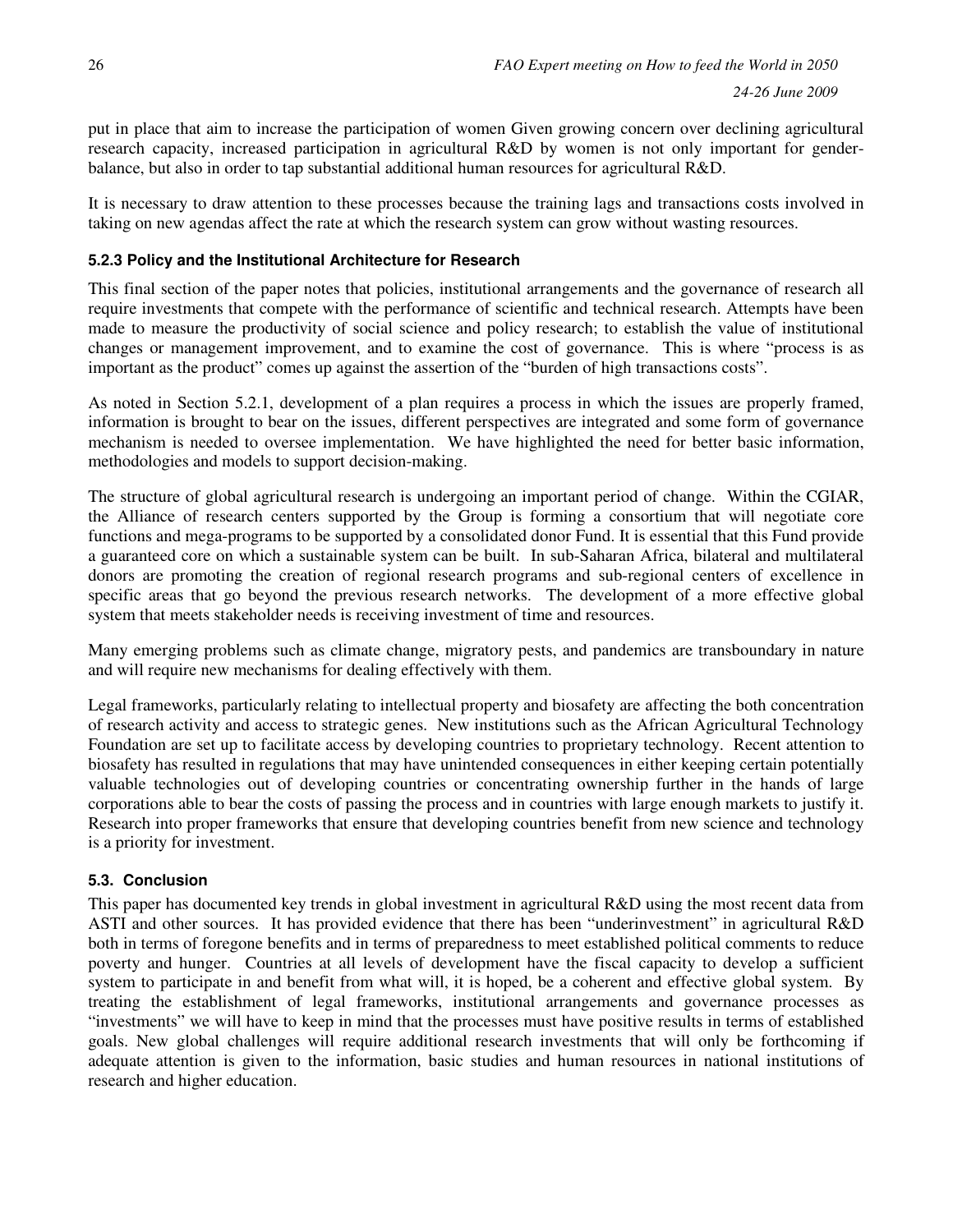### **REFERENCES**

- Akroyd, S. and L. Smith. 2007. Review of public spending to agriculture: Main study and country case studies. A joint DFID/World Bank Study. Oxford Policy Management.
- Alston, J.M., C. Chan-Kang., M.C. Marra., P.G. Pardey, and T.J. Wyatt. 2000. A meta-analysis of rates of return to agricultural R&D: Ex pede herculem? IFPRI Research Report No. 113. Washington, D.C.: International Food Policy Research Institute.
- Alston, J.M., P.G. Pardey, and V.H. Smith. 1999. Paying for agricultural productivity. Baltimore and London: Johns Hopkins Univ. Press.
- Alston, J.M., P.G. Pardey, and J.S. James. 2009. Setting agricultural science strategy in tumultuous economic times. Jan-Mar 2009. California Agriculture.
- Alston. J.M. 2002. Spillovers. Australian. Journal of Agriculture and Resources Economics. 46:315-346
- Beintema, N.M, and F. Di Marcantonio. 2009. Female participation in African agricultural research and higher education: New insights. Washington, D.C. and Nairobi: International Food Policy Research Institute and CGIAR Gender & Diversity Program.
- Beintema, N.M. and G.J. Stads. 2006. Agricultural R&D in Sub-Saharan Africa: An era of stagnation. ASTI Background report. Washington, D.C.: International Food Policy Research Institute.
- Beintema, N.M., P.G. Pardey, and J. Roseboom. 1998. Educating agricultural researchers: A review of the role of African universities, EPTD Discussion Paper No.36. Washington, D.C.: International Food Policy Research Institute.
- Beintema, N.M. and Stads, G.J. 2008. Diversity in agricultural research resources in the Asia-Pacific Region. ASTI Synthesis report. Washington, D.C. and Bangkok: International Food Policy Research Institute and Asia-Pacific Association of Agricultural Research Institutions.
- Beintema, N.M. and Stads, G.J. 2008. Measuring agricultural research investments: A revised global picture. ASTI Background Note. Washington, D.C.: International Food Policy Research Institute.
- Beintema, N.M., A. Koc, P. Anandajayasekeram, A. Isinika, F. Kimmins, W. Negatu, D. Osgood, C. Pray, M. Rivera-Ferre, V. Santhakumar, and H. Waibel. 2008. Agricultural knowledge, science and technology: Investment and economic returns. Chapter 8 in Agriculture at a crossroads: International assessment of agricultural science and technology for development global report, edited by B.D. McIntyre, H.R. Herren, J. Wakhungu, and R.T. Watson. Washington, D.C.: Island Press.
- Bevan, D. 2001. The Budget and medium term expenditure framework in Uganda. Africa Region Working Paper Series #24. (www.worldbank.org/afr/wps/wp24.pdf)
- CAADP. 2009. A Review of the Comprehensive Africa Agricultural Development Programme (CAADP): a focus on achievements. Presentation by Prof. Richard Mkandawire. www.nepad.caadp.net.
- Canadian Grains Council. 2008. Creating an environment for the successful commercialization of Canadian crop innovation. Final Report. Outcomes of a Collaborative Review by Canada Grains Council and Industry Stakeholders. (www.canadagrainscouncil.ca)
- Casas, J., M. Solh, and H. Hafez. 1999. NARS in the WANA region: An overview and a cross-country analysis. Chapter 9 in The national agricultural research systems in the West Asia and North Africa region, edited by J. Casas, M. Solh, and H. Hafez. Aleppo, Syria: International Center for Agricultural Research in the Dry Areas, Food and Agricultural Organization of the United Nations, Association of Agricultural Research Institutions in the Near East and North Africa, and International Center for Advanced Mediterranean Agronomic Studies.
- CGIAR (Consultative Group on International Agricultural Research). 2009. CGIAR strategy and Results framework (SRF): Technical design and implementation meeting.
- Easterly, W. 2007. Walking up the down escalator: public investment and fiscal stability. World Bank Policy Research Working Paper 4158, March 2007.
- Echeverria, R.G. and N.M. Beintema. 2009. Mobilizing financial resources for agricultural research in developing countries: Trends and mechanisms. Rome: Global Forum for Agricultural Research (forthcoming).
- Eicher, C. 2006. *The evolution of agricultural education and training: Global insights of relevance for Africa".*  Unpublished paper commissioned by the World Bank, AFTHD*.*
- Elliott, H. and P.G. Pardey. 1988. Determinants of support for national agricultural research systems in The changing dynamics of global agriculture: A Seminar/Workshop on Research Policy Implications for National Agricultural Research Systems. 22-28 September 1988. Feldafing. Germany. ISNAR, DSE and CTA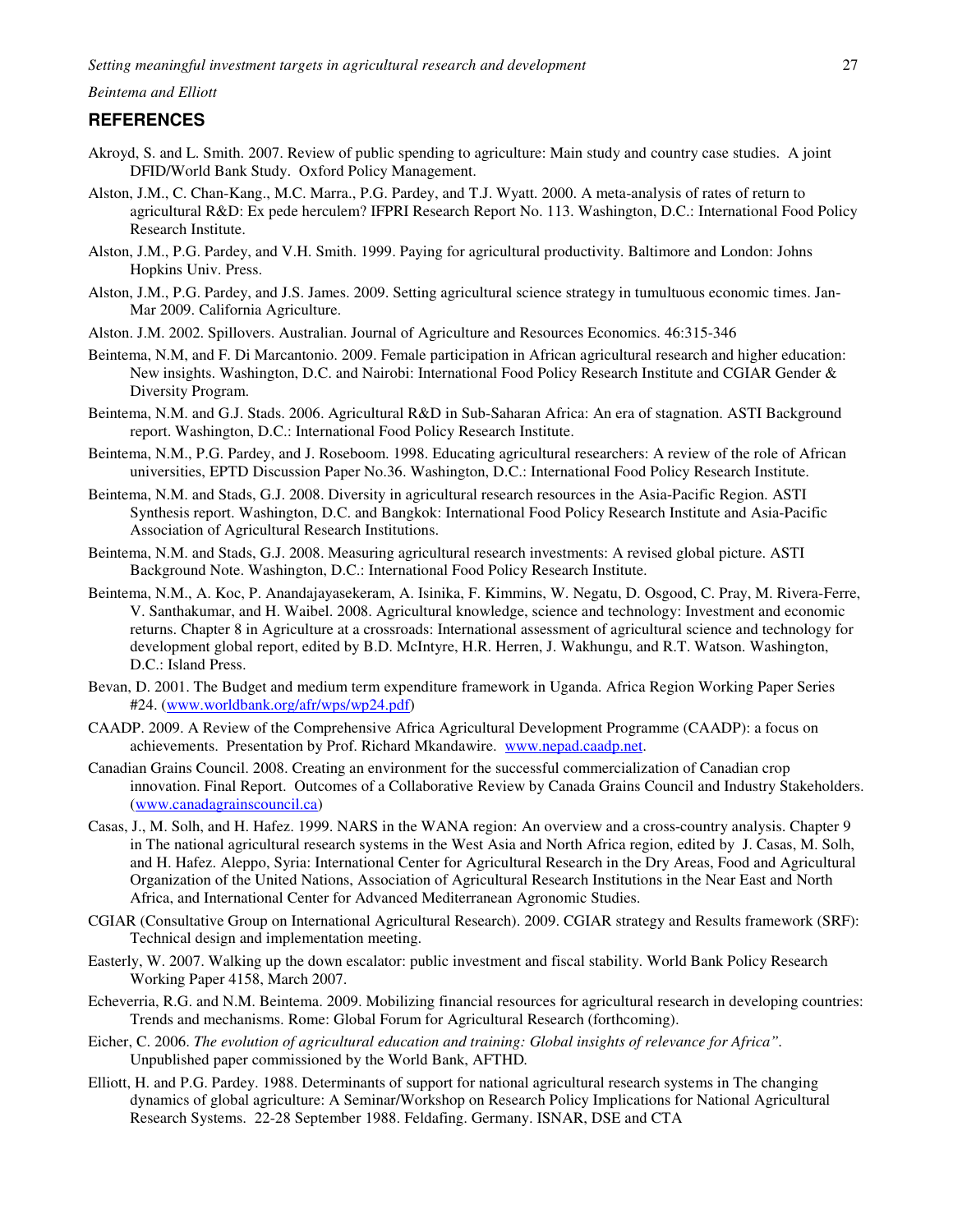- Elliott, H. 1995. The financing dilemma for agricultural research systems: New evidence and policy challenges. In ISNAR, ed., Proceedings of the roundtable on research policy and financing in an era of adjustment. Proceedings of a roundtable held in Pretoria, South Africa, June 27, 1995. The Hague: International Service for National Agricultural Research.
- Evenson, R.E., and L.E. Westphal, 1995. Technological change and technology strategy. In Handbook of development economics, edited by J. Behrman and T.N. Srinivasan. New York: Elsevier Science.
- Fan, S. 2009. Agricultural public expenditure reviews: A synthesis. World Bank/DFID Public Expenditure Workshop. May, 11-12 2009 Addis Ababa, Ethiopia.
- Fan, S., T. Mogues, and S. Benin. 2009. Setting priorities for public spending for agricultural and rural development in Africa. IFPRI Policy Brief 12.
- Fan, S., and N. Rao. 2003. Public spending in developing countries: Trends, determination and impact. Discussion Paper No. 99. Washington, DC: International Food Policy Research Institute.
- FARA (Forum for Agricultural Research in Africa). 2006. Agricultural research delivery in Africa: An assessment of the requirements for efficient, effective and productive national agricultural research systems in Africa: Main report and strategic recommendations. Accra: FARA.
- Fuglie, K.O., and P.W. Heisey. 2007. Economic returns to public agricultural research. Economic Brief Number 10. Washington, D.C.: Economic Research Service, United States Department of Agriculture.
- Gray, R. and W. Simon. 2008. The Economic Rationale for Public Agricultural Research in Canada. Saskatchewan: University of Saskatchewan. Canadian Agricultural Innovation Research Network.
- Gurib-Fakim, A., L. Smith, N. Acikgoz, P. Avato, D. Bossio, K. Ebi, A. Goncalves, J. Heinemann, T. Hermann, J. Padgham, J. Penarz, U. Scheidegger, L. Sebastian, M. Teboada, and E. Viglizzo. 2008. Options to enhance the impact of AKST on development and sustainability goals. Chapter 6 in Agriculture at a crossroads: International assessment of agricultural science and technology for development global report, edited by B.D. McIntyre, H.R. Herren, J. Wakhungu, and R.T. Watson. Washington, D.C.: Island Press.
- Harberger, A.C. 2009. Benefit-cost analysis: An overview. Policy Research Initiative, Government of Canada. (www.policyresearch.gc.ca).
- Kreimer, A., P. Collier, C.S. Scott, and M. Arnold. 2000. Uganda: post-conflict reconstruction. World Bank, Operations Evaluation Department.
- IAC (InterAcademy Council). 2004. Inventing a better future: A strategy for building worldwide capacities in science and technology. Amsterdam: InterAcademy Council.
- Lewis, W. A.1996. Development planning: The essentials of economic policy .London: George Allen and Unwin Ltd.
- Mogues, T., M. Morris, L. Freinkman, A. Adubi and S. Ehui. 2008. Nigeria agriculture public expenditure review. Nigeria Strategy Support Program Brief No. 2. Washington, D.C.: International Food Policy Research Institute.
- Omamo, W.S., X. Diao, S. Wood, , J. Chamberlin, L. You, S. Benin, U. Wood-Sichra, and A.Tatwangire. 2006. Strategic priorities for agricultural research for development in Eastern and Central Africa. Research Report 150. Washington, D.C.: International Food Policy Research Institute and Association for Strengthening Agricultural Research in Eastern and Central Africa.
- Oxfam International. 2007. Adapting to climate change: What's needed in poor countries, and who should pay. Oxfam Briefing Paper 104. Oxfam International Secretariat. Oxford, UK. <http://www.oxfam.org/en/policy/briefingpapers/bp104\_climate\_change\_0705>
- Palaniswamy, N. and R. Birner 2006. Financing agricultural development: The political economy of public spending on agriculture in Sub-Saharan Africa. Chapter 4 in Proceedings of the German Development Economics Conference, Berlin 2006. Germany: Verein für Socialpolitik, Research Committee Development Economics.
- Pardey, P.G. 2009. Putting U.S. agricultural R&D and productivity developments in perspective. Farm Foundation Conference: Agricultural Research and Productivity for the Future, April.
- Pardey, P.G., and J.M. Alston. 1995. Revamping agricultural R&D. 2020 Vision Brief 24. Washington, D.C.: International Food Policy Research Institute.
- Pardey, P. G., J.M. Alston, and J.S. James. 2008. Agricultural R&D policy: A tragedy of the international commons. Staff Papers 43094, Minneapolis: University of Minnesota, Department of Applied Economics.
- Pardey, P. G., N.M. Beintema, S. Dehmer, and S. Wood. 2006a. Agricultural research: A growing global divide? IFPRI Food Policy Report. Washington, D.C.: International Food Policy Research Institute.